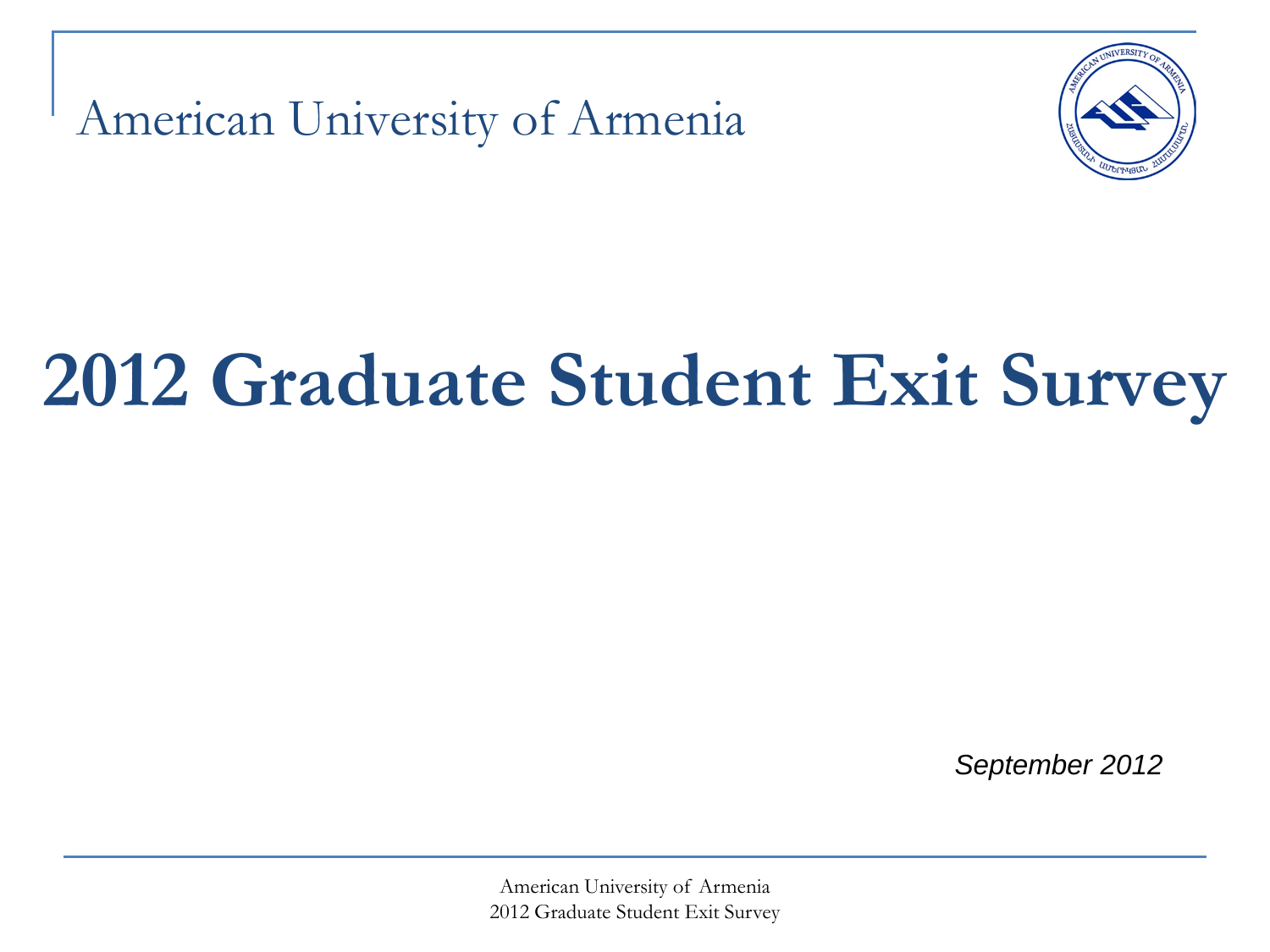# Table of Contents

Methodology Response Rate and Background Profile Employment Status During Graduate Studies Academic Program Educational Methods Overall Experience in the Program Support in the Degree Program University Services Graduate Education's Contribution to Students' Development Positive Highlights about AUA Improvements Suggested Differences Between AUA and Other Universities and Colleges in Armenia Extension Program

Employment and Future Education Plans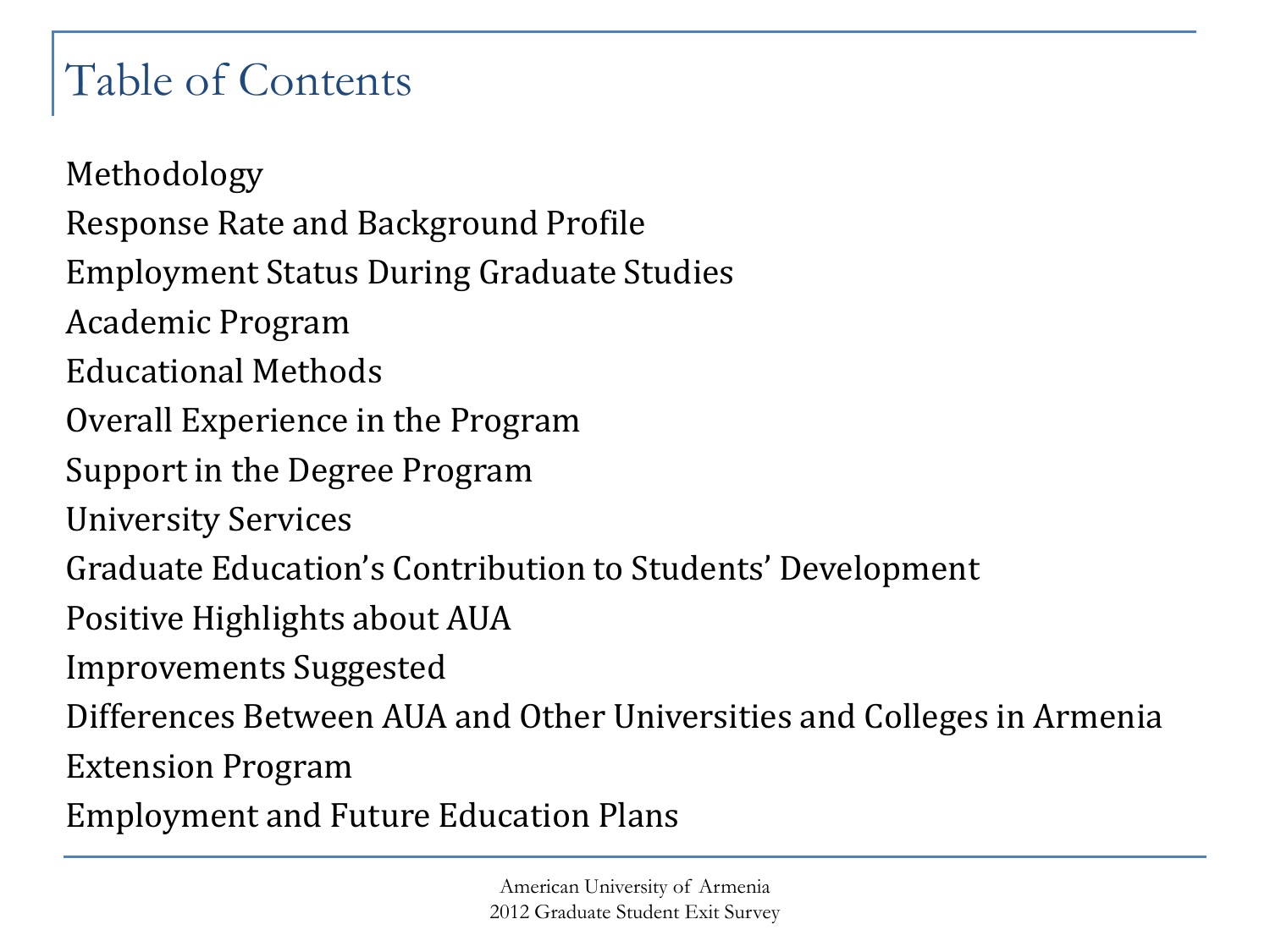# Methodology

Main topics of survey questionnaire:

- curriculum
- educational experiences
- academic programs and university services

Demographic data collected:

- age
- citizenship
- gender
- employment

The link to on-line survey questionnaire was e-mailed to 167 graduating students on May 29, 2012, and survey responses were collected through June 8, 2012.

#### A total of **150 out of 167 graduating students** completed the survey, thus denoting a **response rate of 89.8 percent.**

Upon completion of the on-line survey, data were generated through SPSS. The information from paper surveys was added to the master SPSS file. Upon completion of the data entry, statistical analyses such as frequencies, cross-tabulations, and mean average of the responses were performed.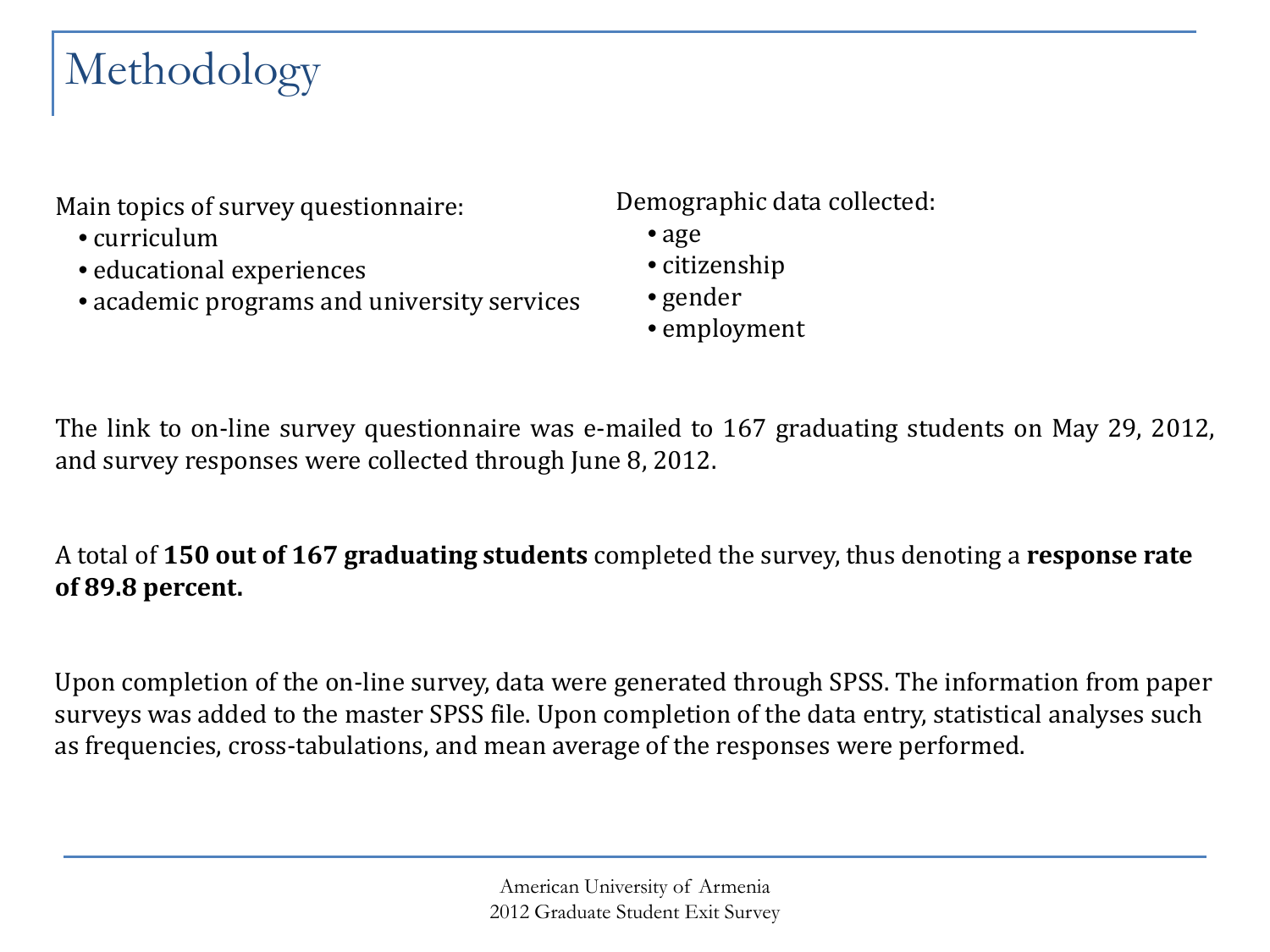# Response Rate and Background Profile

| Response rate by academic program                                    |                                     |                                 |                                          |
|----------------------------------------------------------------------|-------------------------------------|---------------------------------|------------------------------------------|
|                                                                      | Number of<br>Graduating<br>Students | Number of Survey<br>Respondents | Percent of<br>Respondents per<br>Program |
| Master of Industrial Engineering and Systems Management<br>(ME IESM) | 24                                  | 22                              | 91.7                                     |
| Master of Business Administration (MBA)                              | 50                                  | 47                              | 94.0                                     |
| Master of Political Science and International Affairs (MA PSIA)      | 30                                  | 25                              | 83.3                                     |
| Master of Laws (LL.M.)                                               | 29                                  | 25                              | 86.2                                     |
| Master of Science in Computer and Information Science (MS CIS)       | 18                                  | 15                              | 83.3                                     |
| Master in Teaching English as Foreign Language (MA TEFL)             | 16                                  | 16                              | 100.0                                    |
| <b>TOTAL</b>                                                         | 167                                 | 150                             | 89.8                                     |

| On-line vs. paper survey $N(\%)$ |                |            |               |          |           |               |              |  |  |
|----------------------------------|----------------|------------|---------------|----------|-----------|---------------|--------------|--|--|
|                                  | <b>ME IESM</b> | <b>MBA</b> | <b>MAPSIA</b> | LLM      | MS CIS    | <b>MATEFL</b> | <b>TOTAL</b> |  |  |
| On-line                          | 19(86.4)       | 41(87.2)   | 13(52.0)      | 21(84.0) | 15(100.0) | 11(68.75)     | 120(80.0)    |  |  |
| Paper                            | 3(13.6)        | 6(12.8)    | 12(48.0)      | 4(16.0)  | 0(0.0)    | 5(31.25)      | 30(20.0)     |  |  |
| <b>TOTAL</b>                     | 22             | 47         | 25            | 25       | 15        | 16            | 150(100.0)   |  |  |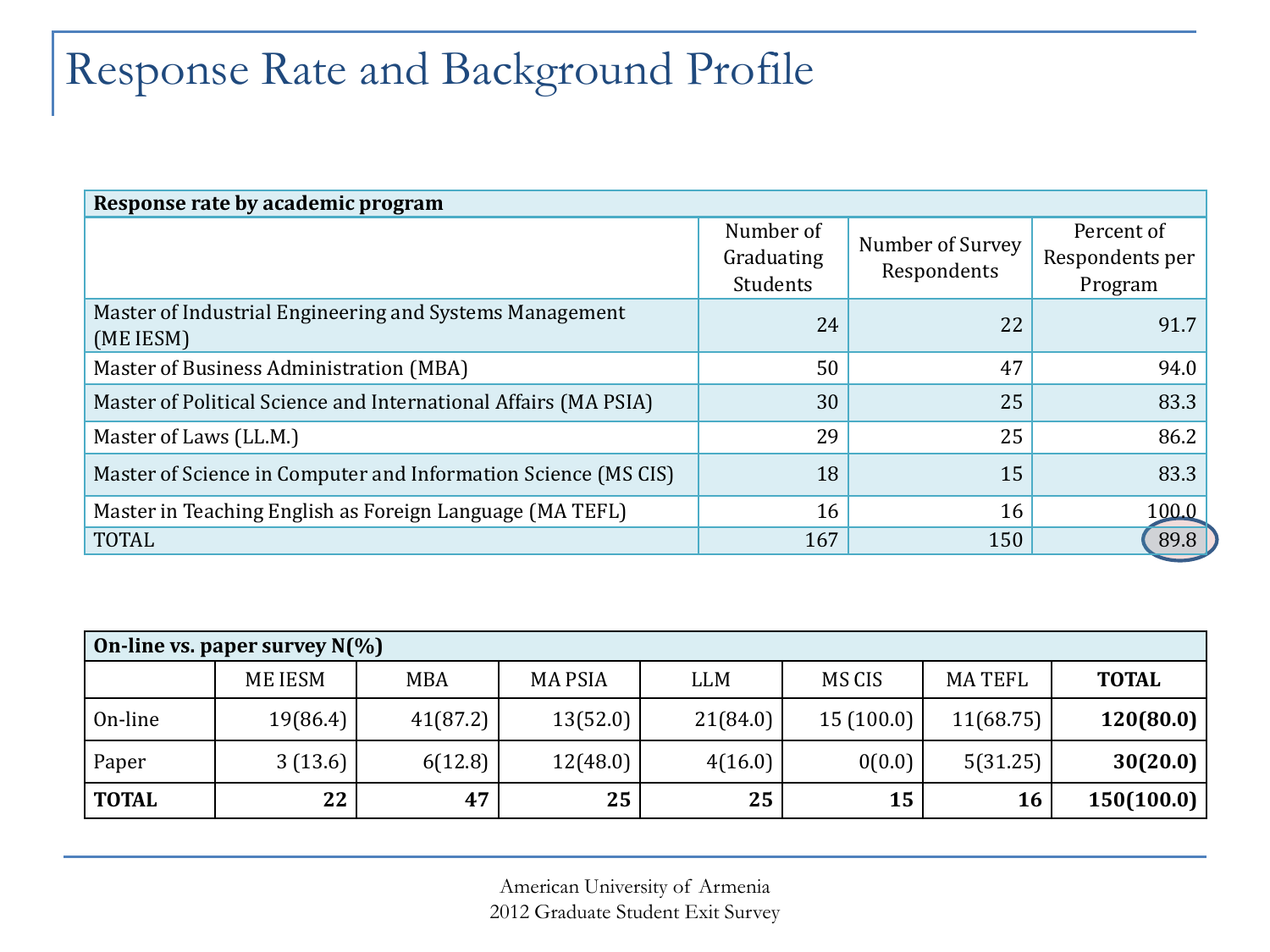### Response Rate and Background Profile (cont'd)

| Distribution by citizenship |               |               |  |  |  |  |  |
|-----------------------------|---------------|---------------|--|--|--|--|--|
|                             | Response rate | Valid Percent |  |  |  |  |  |
|                             | frequency     |               |  |  |  |  |  |
| Republic of Armenia         | 134           | -8d s         |  |  |  |  |  |
| Non Republic of Armenia     |               |               |  |  |  |  |  |
| <b>TOTAL</b>                | 150           |               |  |  |  |  |  |

| Distribution by gender |                         |               |  |  |  |  |  |
|------------------------|-------------------------|---------------|--|--|--|--|--|
|                        | Response rate frequency | Valid Percent |  |  |  |  |  |
| Female                 | 104                     | 69.3          |  |  |  |  |  |
| Male                   | 46                      | 30.7          |  |  |  |  |  |
| <b>TOTAL</b>           | 150                     | <b>100.0</b>  |  |  |  |  |  |

| Age at graduation |           |               |            |
|-------------------|-----------|---------------|------------|
|                   | Number of | Valid Percent | Cumulative |
|                   | Students  |               | Percent    |
| Up to $22$        | 43        | 28.7          | 28.7       |
| 23-24             | 56        | 37.3          | 66.0       |
| $25 - 26$         | 27        | 18.0          | 84.0       |
| 27-29             | 11        | 7.3           | 91.3       |
| $30 - 32$         | 7         | 4.7           | 96.0       |
| 33-35             | 3         | 2.0           | 98.0       |
| Over 35           | 3         | 2.0           | 100.0      |
| <b>TOTAL</b>      | 150       | 100.0         |            |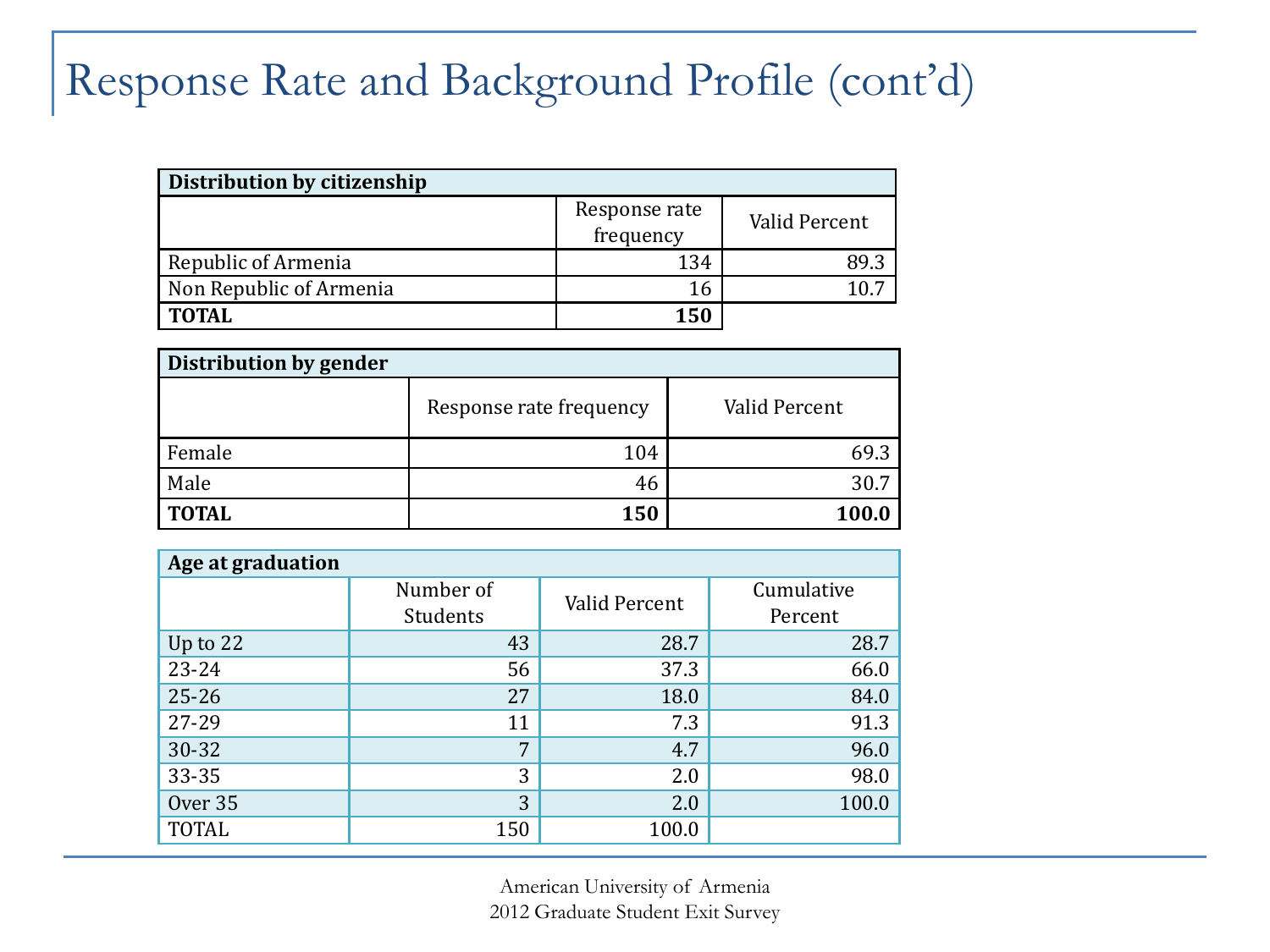# Background Profile - Choice of Graduate School

| Among the graduate schools that you considered, was AUA your : $N(\%)$ |                |            |                |            |          |               |              |  |  |  |
|------------------------------------------------------------------------|----------------|------------|----------------|------------|----------|---------------|--------------|--|--|--|
|                                                                        | <b>ME IESM</b> | <b>MBA</b> | <b>MA PSIA</b> | <b>LLM</b> | MS CIS   | <b>MATEFL</b> | <b>TOTAL</b> |  |  |  |
| First choice                                                           | 18(81.8)       | 37(78.7)   | 22(88.0)       | 22(88.0)   | 14(93.3) | 15(93.75)     | 128(85.3)    |  |  |  |
| Second choice                                                          | 2(9.1)         | 7(14.9)    | 3(12.0)        | 3(12.0)    | 1(6.7)   |               | 16(10.7)     |  |  |  |
| Third choice or lower                                                  | 2(9.1)         | 3(6.4)     |                |            |          | 1(6.25)       | 6(4.0)       |  |  |  |
| <b>TOTAL</b>                                                           | 22             | 47         | 25             | 25         | 15       | 16            | 150(100.0)   |  |  |  |

| Among the graduate schools that you considered, was AUA your: |                |              |       |  |  |  |  |  |
|---------------------------------------------------------------|----------------|--------------|-------|--|--|--|--|--|
|                                                               | Female $N(\%)$ | Male N $(%)$ | TOTAL |  |  |  |  |  |
| First choice                                                  | 95 (91.4)      | 33(71.7)     | 128   |  |  |  |  |  |
| Second choice                                                 | 7(6.7)         | 9(19.6)      |       |  |  |  |  |  |
| Third choice or lower                                         | 2 (1.9)        | 4(8.7)       |       |  |  |  |  |  |
| <b>TOTAL</b>                                                  | 104            | 46           | 150   |  |  |  |  |  |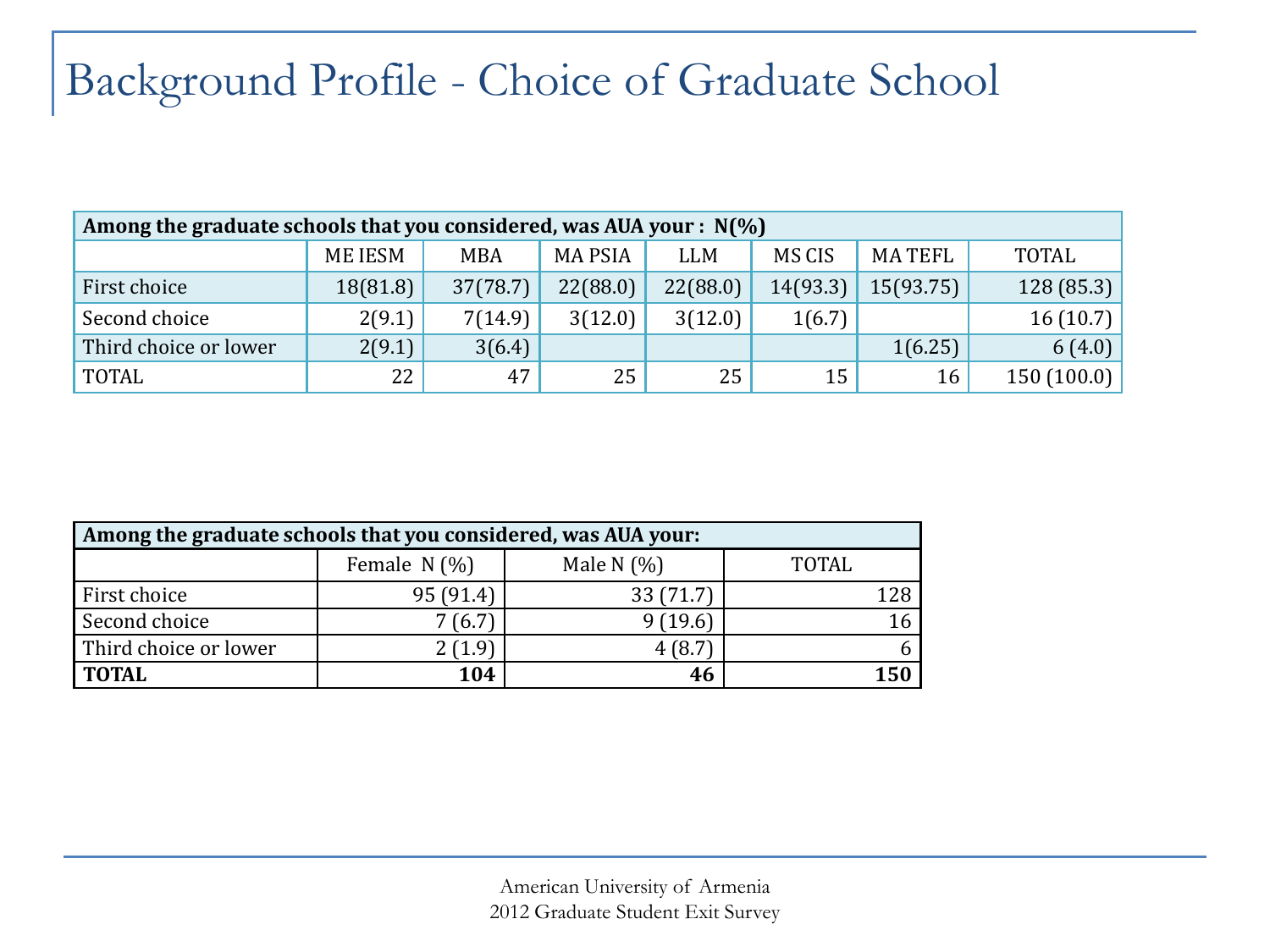### Background Profile - Choice of Graduate School

#### **AUA as Choice of Graduate School % (2006-2012)**

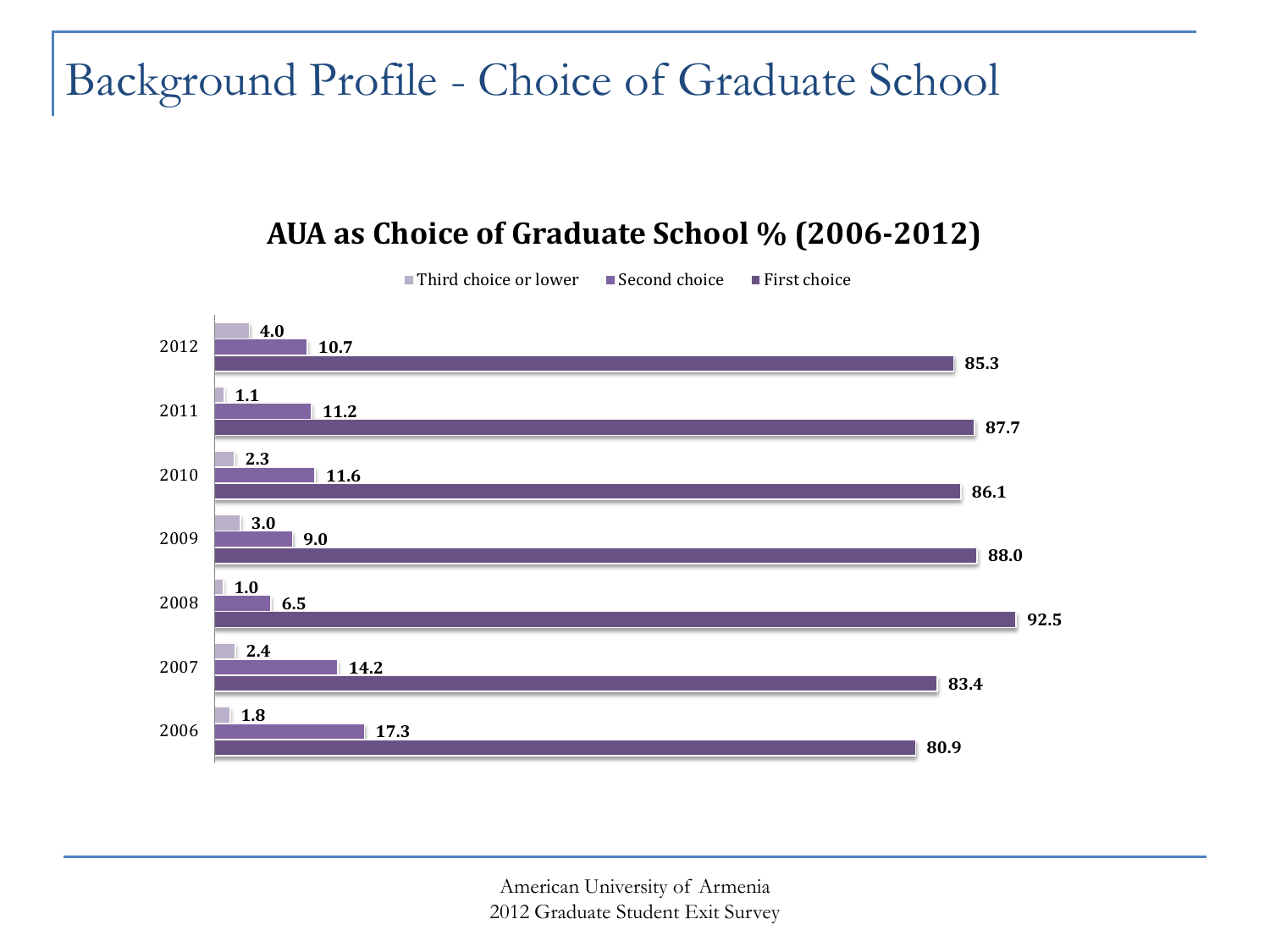### Employment Status During Graduate Studies

#### **Employment Status**



| What was your employment status during most of your graduate education? $N(\%)$ |                |            |               |          |         |               |              |  |  |  |
|---------------------------------------------------------------------------------|----------------|------------|---------------|----------|---------|---------------|--------------|--|--|--|
|                                                                                 | <b>ME IESM</b> | <b>MBA</b> | <b>MAPSIA</b> | LL.M.    | MS CIS  | <b>MATEFL</b> | <b>TOTAL</b> |  |  |  |
| Worked regularly full time                                                      | 4(18.1)        | 28(59.6)   | 6(24.0)       | 11(44.0) | 3(20.0) | 3(18.75)      | 55 (37%)     |  |  |  |
| Worked regularly part time                                                      | 4(18.1)        | 4(8.5)     | 1(4.0)        | 3(12.0)  | 5(33.3) | 3(18.75)      | 20 (13%)     |  |  |  |
| Worked occasionally (either<br>part time or full time)                          | 8(36.4)        | 12(25.5)   | 8(32.0)       | 4(16.0)  | 4(26.7) | 3(18.75)      | 39 (26%)     |  |  |  |
| Did not work                                                                    | 6(27.4)        | 3(6.4)     | 10(40.0)      | 7(28.0)  | 3(20.0) | 7(43.75)      | 36 (24%)     |  |  |  |
| <b>TOTAL</b>                                                                    | 22             | 47         | 25            | 25       | 15      | 16            | 150          |  |  |  |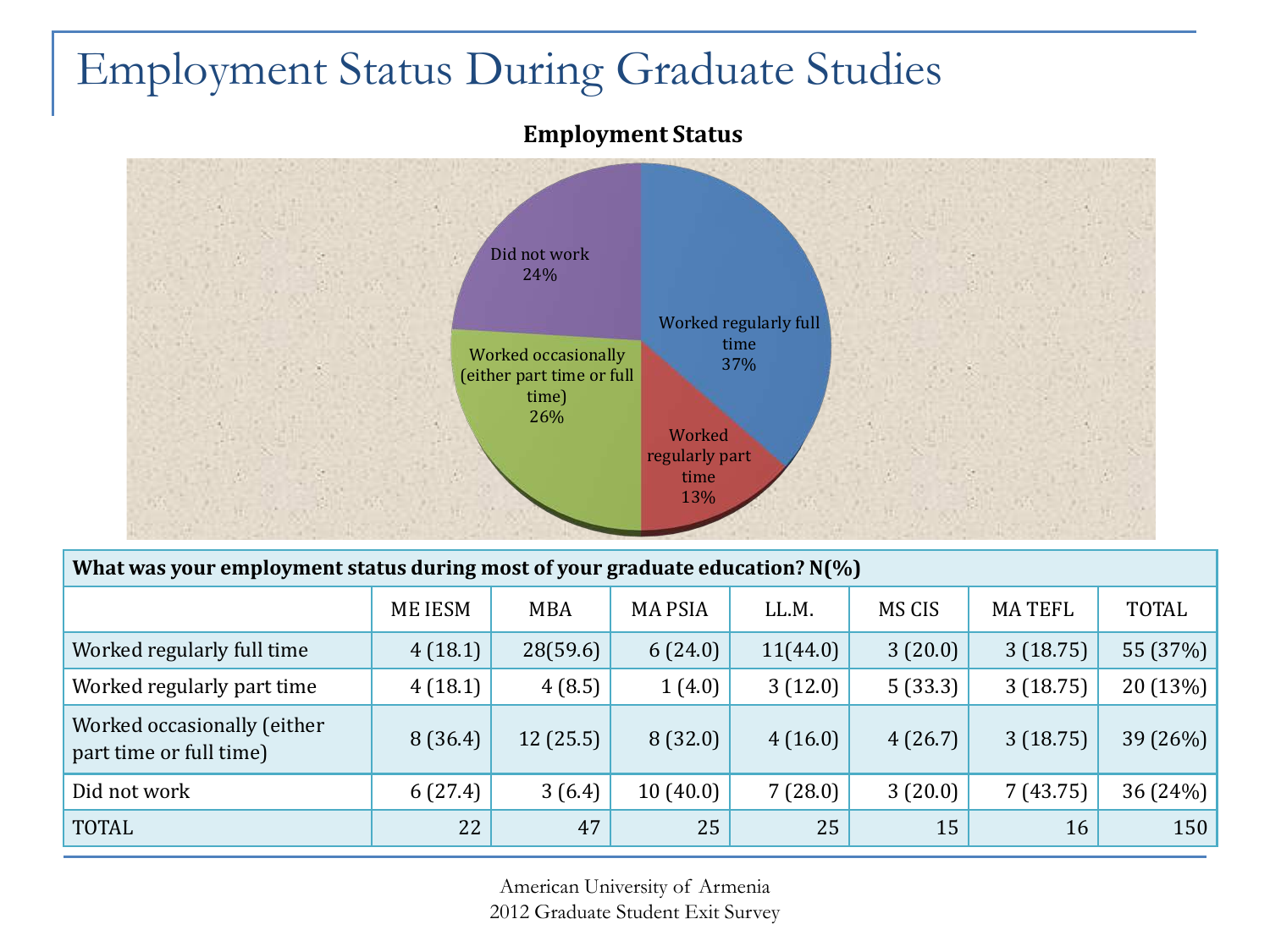# Employment Status During Graduate Studies (cont'd)

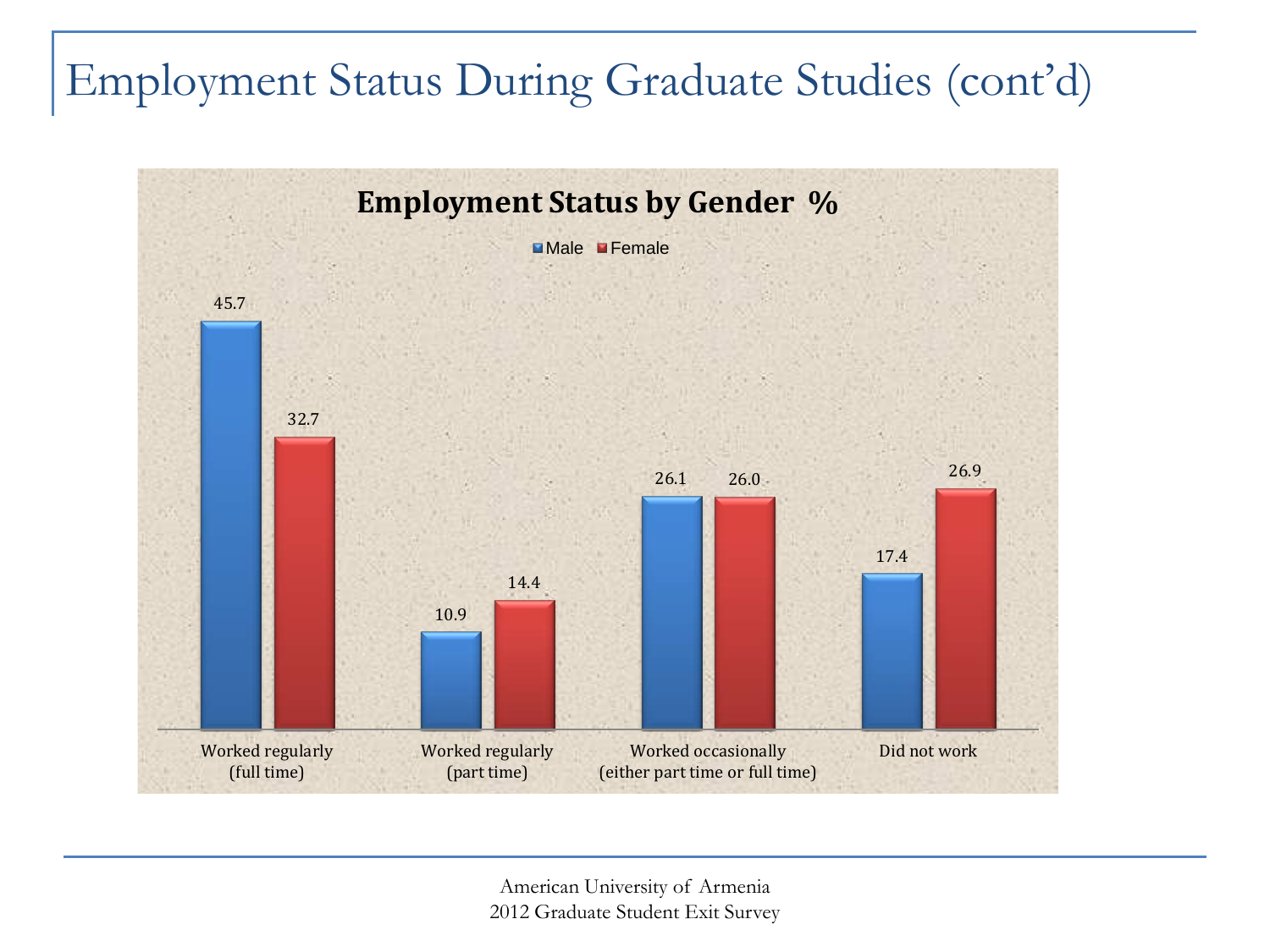# Employment Status During Graduate Studies (cont'd)

#### **Employment Status % (2007-2012)**

Worked regularly full time Worked regularly part time Worked occasionally (either part time or full time) Did not work

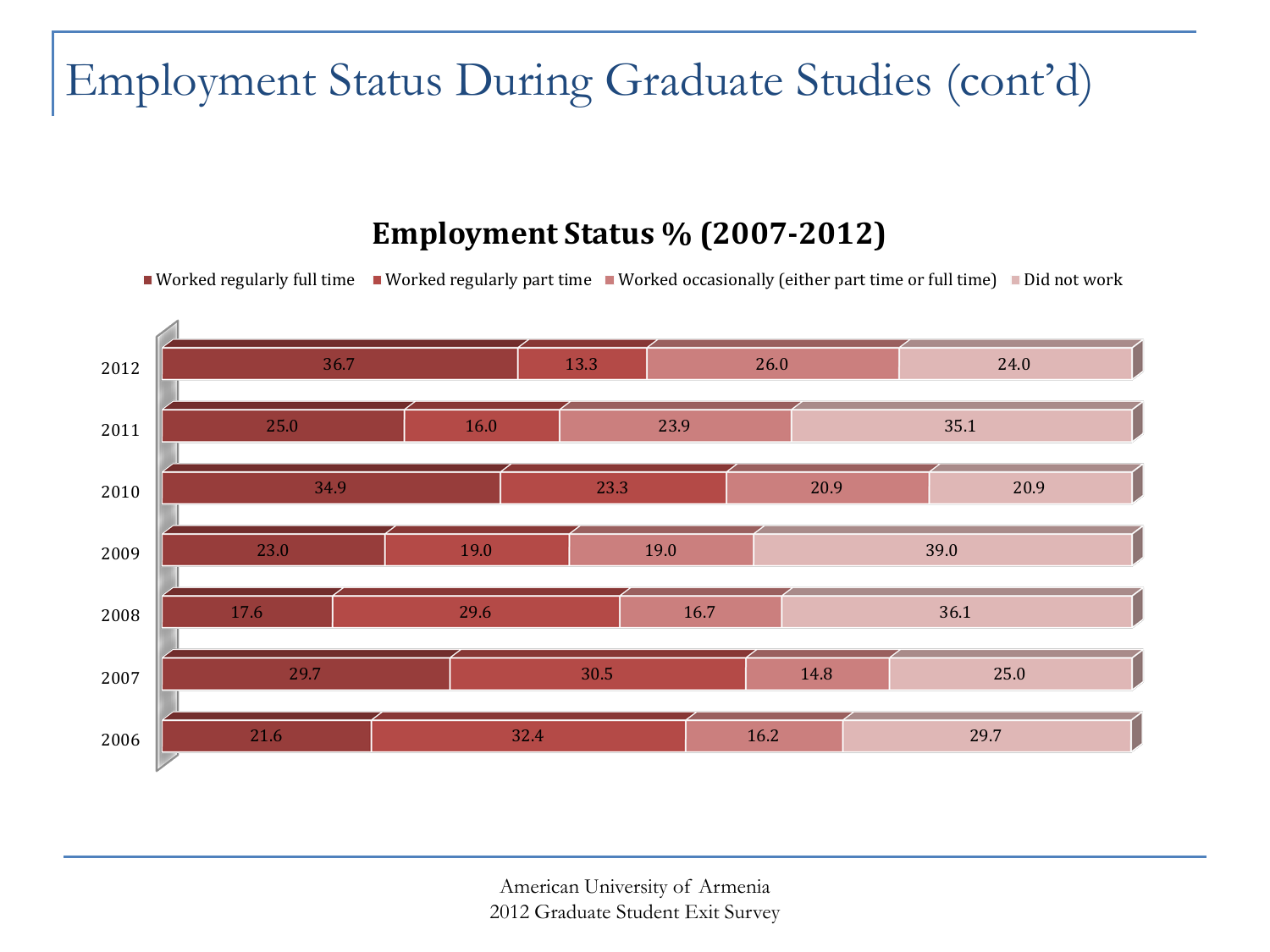# Academic Program

|                                  |      |      | University-wide* |                                                                              | Year | University-wide |              |
|----------------------------------|------|------|------------------|------------------------------------------------------------------------------|------|-----------------|--------------|
| <b>Measures</b>                  | Year |      | Mean Percent     | <b>Measures</b>                                                              |      |                 | Mean Percent |
|                                  | 2006 | 2.31 | 73.6             |                                                                              | 2006 | 2.17            | 70.9         |
|                                  | 2007 | 2.32 | 73.0             |                                                                              | 2007 | 2.33            | 63.6         |
|                                  |      |      |                  | There was good communication                                                 | 2008 | 2.04            | 76.9         |
| The sequence of courses was      | 2008 | 2.21 | 71.3             | between faculty and students                                                 | 2009 | 1.92            | 80.8         |
| appropriate.                     | 2009 | 2.38 | 66.3             | regarding student needs, concerns,                                           | 2010 | 2.02            | 75.0         |
|                                  | 2010 | 2.23 | 72.7             | and suggestions.                                                             | 2011 | 1.96            | 75.3         |
|                                  | 2011 | 2.34 | 72.0             |                                                                              | 2012 |                 |              |
|                                  | 2012 | 2.28 | 69.3             |                                                                              |      | 2.06            | 72.7         |
|                                  | 2006 | 2.30 | 70.6             |                                                                              | 2006 | 1.83            | 88.0         |
|                                  | 2007 | 2.37 | 64.3             | Interactions among students and                                              | 2007 | 2.01            | 79.1         |
|                                  | 2008 | 2.11 | 73.8             |                                                                              | 2008 | 1.71            | 91.7         |
| Academic policies and procedures | 2009 | 2.08 | 79.8             | faculty were characterized by mutual                                         | 2009 | 1.66            | 91.9         |
| were communicated adequately.    | 2010 | 2.18 | 75.0             | respect.                                                                     | 2010 | 1.84            | 88.6         |
|                                  | 2011 | 2.02 | 84.9             |                                                                              | 2011 | 1.68            | 90.9         |
|                                  | 2012 | 2.00 | 79.3             |                                                                              | 2012 | 1.71            | 90.0         |
|                                  | 2006 | 2.13 | 74.8             |                                                                              | 2006 | 2.17            | 69.7         |
|                                  | 2007 | 2.12 | 79.7             |                                                                              | 2007 | 2.36            | 63.8         |
| Information about degree         | 2008 | 2.03 | 75.5             |                                                                              | 2008 | 2.18            | 72.0         |
| requirements was communicated    | 2009 | 2.02 | 83.5             | On the whole, faculty members were<br>well qualified to teach their courses. | 2009 | 2.15            | 74.0         |
| adequately.                      | 2010 | 2.05 | 81.0             |                                                                              | 2010 | 2.23            | 67.4         |
|                                  | 2011 | 1.92 | 87.3             |                                                                              | 2011 | 2.02            | 80.6         |
|                                  | 2012 | 1.80 | 92.0             |                                                                              | 2012 | 2.29            | 63.3         |

*\*Mean and combined percent of strongly agree and agree* 

*\* Scale of 1 to 5; 1=strongly agree and 5=strongly disagree; missing values excluded*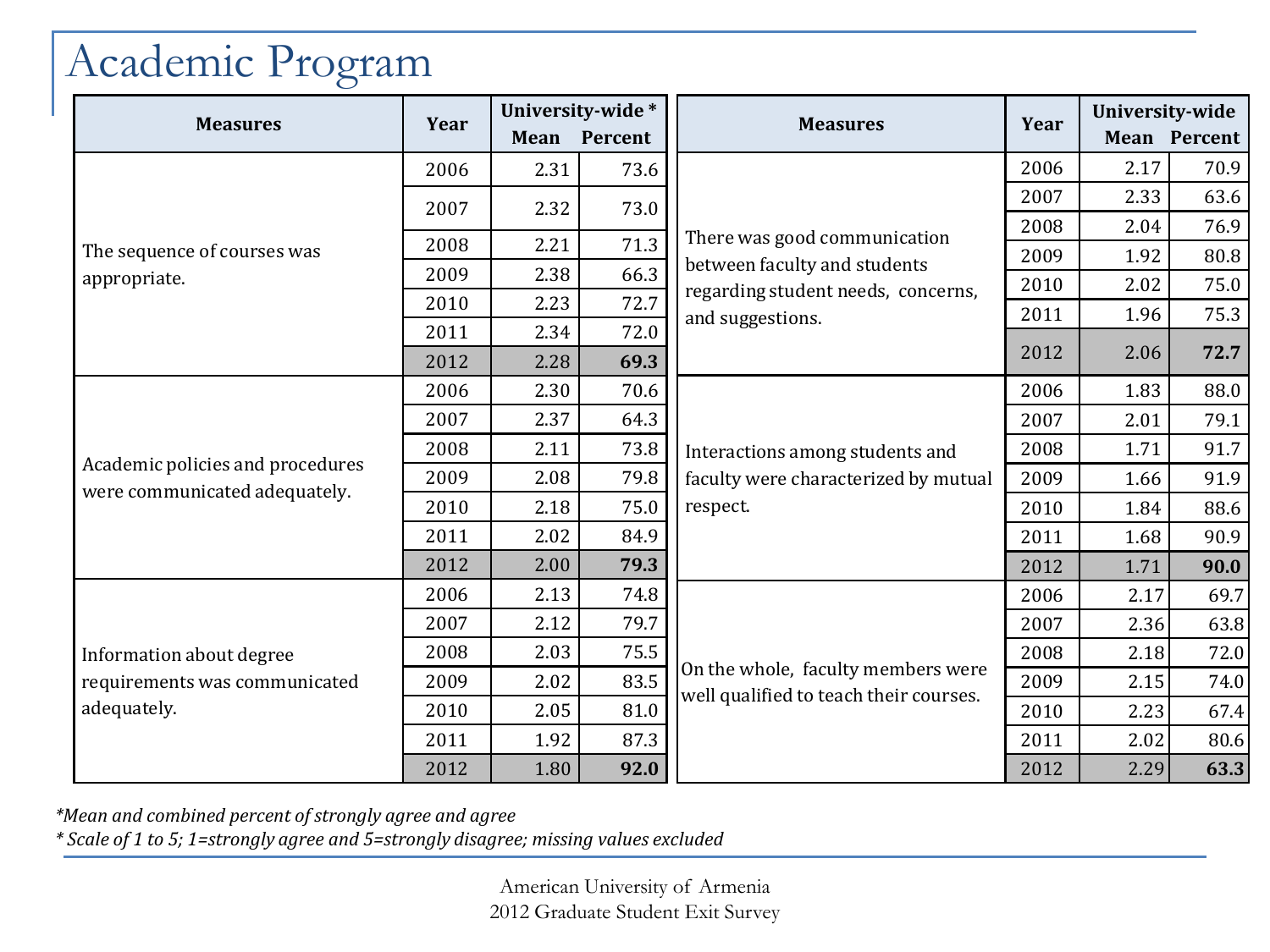### Academic Program (cont'd)

|                                                                          |      | University-wide* |                     |
|--------------------------------------------------------------------------|------|------------------|---------------------|
| <b>Measures</b>                                                          | Year |                  | <b>Mean Percent</b> |
|                                                                          | 2006 | 2.44             | 57.7                |
|                                                                          | 2007 | 2.30             | 63.6                |
| There were many opportunities outside                                    | 2008 | 1.97             | 77.8                |
| the classroom for interaction between                                    | 2009 | 2.03             | 77.6                |
| students and faculty.                                                    | 2010 | 2.30             | 61.4                |
|                                                                          | 2011 | 2.25             | 68.4                |
|                                                                          | 2012 | 2.39             | 58.7                |
|                                                                          | 2006 | 2.06             | 78.7                |
|                                                                          | 2007 | 2.18             | 75.2                |
|                                                                          | 2008 | 1.91             | 85.2                |
| In general, faculty members prepared<br>carefully for their courses.     | 2009 | 2.03             | 77.8                |
|                                                                          | 2010 | 2.09             | 72.1                |
|                                                                          | 2011 | 1.97             | 84.3                |
|                                                                          | 2012 | 2.12             | 70.0                |
|                                                                          | 2006 | 2.25             | 68.2                |
|                                                                          | 2007 | 2.09             | 72.9                |
|                                                                          | 2008 | 1.87             | 83.3                |
| Overall, faculty in my department were<br>interested in the professional | 2009 | 1.92             | 79.8                |
| development of students.                                                 | 2010 | 1.93             | 79.5                |
|                                                                          | 2011 | 1.97             | 80.7                |
|                                                                          | 2012 | 2.08             | 76.0                |

|                                                                                                                  |      |      | University-wide |
|------------------------------------------------------------------------------------------------------------------|------|------|-----------------|
| <b>Measures</b>                                                                                                  | Year | Mean | Percent         |
|                                                                                                                  | 2006 | 2.20 | 72.7            |
| In general, the courses I took<br>were well taught.<br>The courses I took were<br>valuable for my future career. | 2007 | 2.24 | 73.6            |
|                                                                                                                  | 2008 | 2.09 | 76.9            |
|                                                                                                                  | 2009 | 2.10 | 75.8            |
|                                                                                                                  | 2010 | 2.07 | 75.0            |
|                                                                                                                  | 2011 | 2.11 | 79.1            |
|                                                                                                                  | 2012 | 2.14 | 75.3            |
|                                                                                                                  | 2006 | 1.97 | 78.2            |
|                                                                                                                  | 2007 | 2.02 | 79.1            |
|                                                                                                                  | 2008 | 1.95 | 83.3            |
|                                                                                                                  | 2009 | 1.86 | 87.8            |
|                                                                                                                  | 2010 | 1.91 | 77.3            |
|                                                                                                                  | 2011 | 1.83 | 85.6            |
|                                                                                                                  | 2012 | 2.04 | 79.3            |
|                                                                                                                  | 2006 | 1.90 | 85.5            |
|                                                                                                                  | 2007 | 1.99 | 79.8            |
|                                                                                                                  | 2008 | 1.97 | 82.4            |
| My program was intellectually<br>challenging and stimulating.                                                    | 2009 | 1.88 | 85.7            |
|                                                                                                                  | 2010 | 1.95 | 86.4            |
|                                                                                                                  | 2011 | 1.82 | 85.9            |
|                                                                                                                  | 2012 | 1.89 | 84.7            |

*\*Mean and combined percent of strongly agree and agree* 

*\* Scale of 1 to 5; 1=strongly agree and 5=strongly disagree; missing values excluded*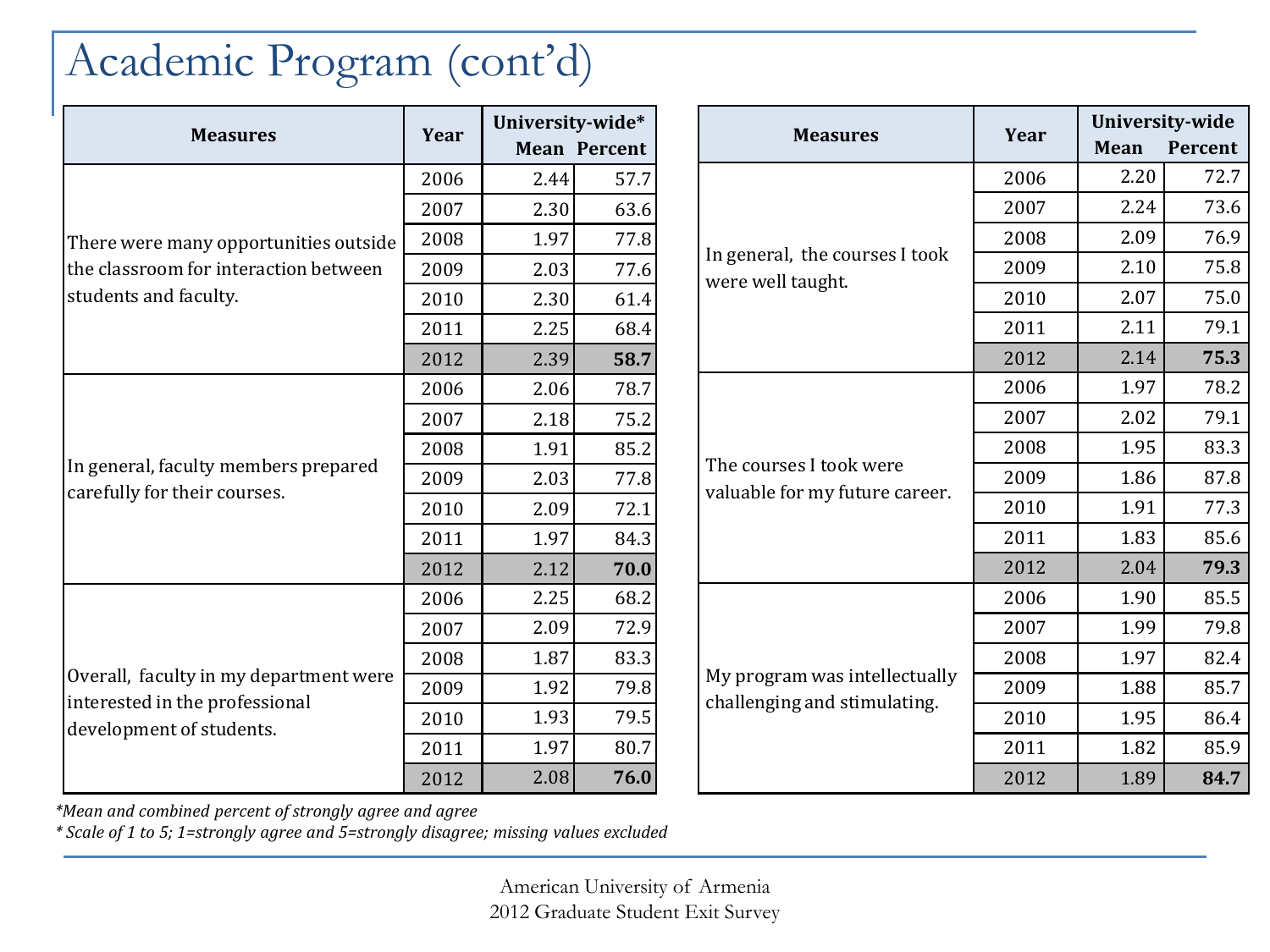### Academic Program (cont'd)

| <b>Measures</b>                                                     | Year |      | University-wide     |  |                                                                       | Year | University-wide     |      |
|---------------------------------------------------------------------|------|------|---------------------|--|-----------------------------------------------------------------------|------|---------------------|------|
|                                                                     |      |      | <b>Mean Percent</b> |  | <b>Measures</b>                                                       |      | <b>Mean Percent</b> |      |
| My graduate school experiences<br>were relevant to my career goals. | 2006 | 2.05 | 76.6                |  |                                                                       | 2006 | 1.94                | 84.5 |
|                                                                     | 2007 | 2.00 | 73.4                |  |                                                                       | 2007 | 2.05                | 79.1 |
|                                                                     | 2008 | 2.00 | 81.3                |  |                                                                       | 2008 | 1.96                | 79.4 |
|                                                                     | 2009 | 1.88 | 85.7                |  | I believe that my program provided<br>me with the skills needed in my | 2009 | 1.77                | 89.9 |
|                                                                     | 2010 | 2.02 | 81.8                |  | field.                                                                | 2010 | 1.95                | 79.5 |
|                                                                     | 2011 | 1.89 | 84.4                |  |                                                                       |      |                     |      |
|                                                                     | 2012 | 1.94 | 80.1                |  |                                                                       | 2011 | 1.83                | 83.3 |
|                                                                     | 2006 | 2.01 | 77.3                |  |                                                                       | 2012 | 1.98                | 80.7 |
|                                                                     | 2007 | 2.07 | 76.0                |  |                                                                       | 2006 | 2.48                | 59.5 |
|                                                                     | 2008 | 1.84 | 84.1                |  | I believe that the AUA grading<br>system is fair.                     | 2007 | 2.55                | 55.5 |
| I would recommend my graduate<br>program to prospective students.   | 2009 | 1.83 | 83.8                |  |                                                                       | 2008 | 1.96                | 79.4 |
|                                                                     | 2010 | 1.93 | 77.3                |  |                                                                       |      |                     |      |
|                                                                     | 2011 | 1.80 | 86.1                |  |                                                                       | 2009 | 1.94                | 79.6 |
|                                                                     | 2012 | 1.92 | 78.7                |  |                                                                       | 2010 | 2.41                | 65.9 |
|                                                                     | 2006 | 2.33 | 62.7                |  |                                                                       | 2011 | 2.06                | 73.7 |
|                                                                     | 2007 | 2.47 | 55.0                |  |                                                                       | 2012 | 2.10                | 73.3 |
| If I had the opportunity to make the                                | 2008 | 2.15 | 69.4                |  | I believe that the grading system of                                  | 2011 | 2.08                | 74.9 |
| choice again, I would enroll in this<br>program again.              | 2009 | 2.07 | 73.7                |  | my academic program is fair                                           |      |                     |      |
|                                                                     | 2010 | 2.30 | 65.1                |  |                                                                       |      |                     |      |
|                                                                     | 2011 | 1.98 | 73.3                |  |                                                                       | 2012 | 2.08                | 72.7 |
|                                                                     | 2012 | 2.10 | 67.3                |  |                                                                       |      |                     |      |

*\* Mean and combined percent of strongly agree and agree* 

*\* Scale of 1 to 5; 1=strongly agree and 5=strongly disagree; missing values excluded*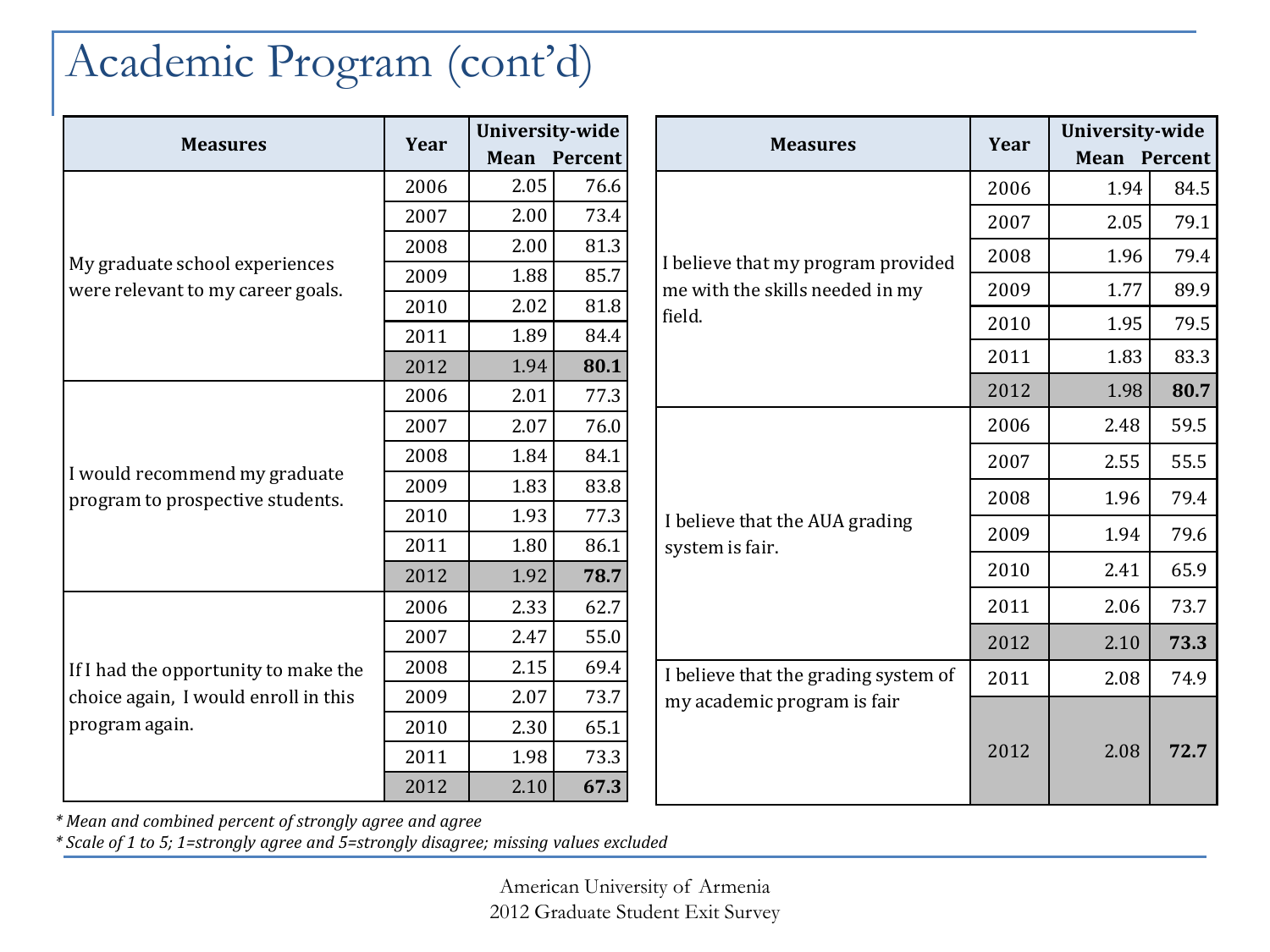### Educational Methods

| During your graduate studies, how often did your coursework use the following educational methods? | Mean $*$ |
|----------------------------------------------------------------------------------------------------|----------|
|                                                                                                    |          |
| Memorizing facts and ideas from lectures and readings.                                             | 4.11     |
| Analyzing cases or situations in-depth (e.g. case studies and analysis).                           | 5.22     |
| Synthesizing ideas and/or information into new more complex interpretations and relationships.     | 4.74     |
| Making judgments about the value of information, arguments, or methods.                            | 5.09     |
| Applying theories or concepts to practical problems/situations.                                    | 5.19     |

*\* Scale from 1 to 7; 1=never, 2=rarely, 3=sometimes, 4=on the average, 5=often, 6=most of the time, 7=always;. Missing values excluded*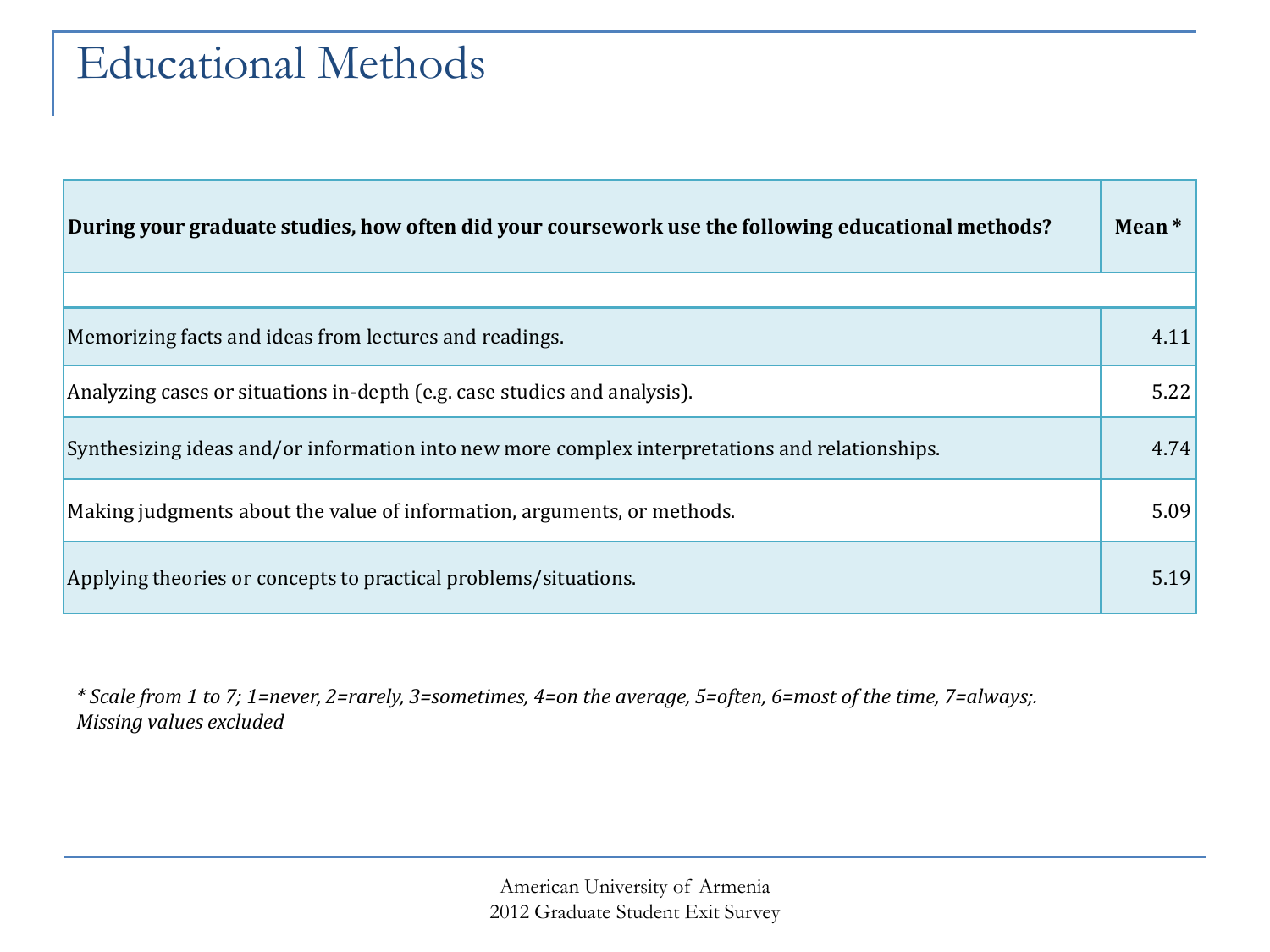### Educational Methods: Suggested Improvements

| <b>Educational Methods</b>              | Mean * | Percent |
|-----------------------------------------|--------|---------|
|                                         |        |         |
| Connections between ideas and practices | 2.16   | 67.3    |
| Theoretical knowledge                   | 3.00   | 19.3    |
| Problem solving                         | 2.33   | 56.7    |
| Research                                | 2.45   | 46.7    |
| Applied Research                        | 2.28   | 57.3    |

*\* Mean and combined percent of "increase a great deal" and "increase somewhat" Scale from 1 to 5; 1= increase a great deal and 5= reduce a great deal; missing values excluded*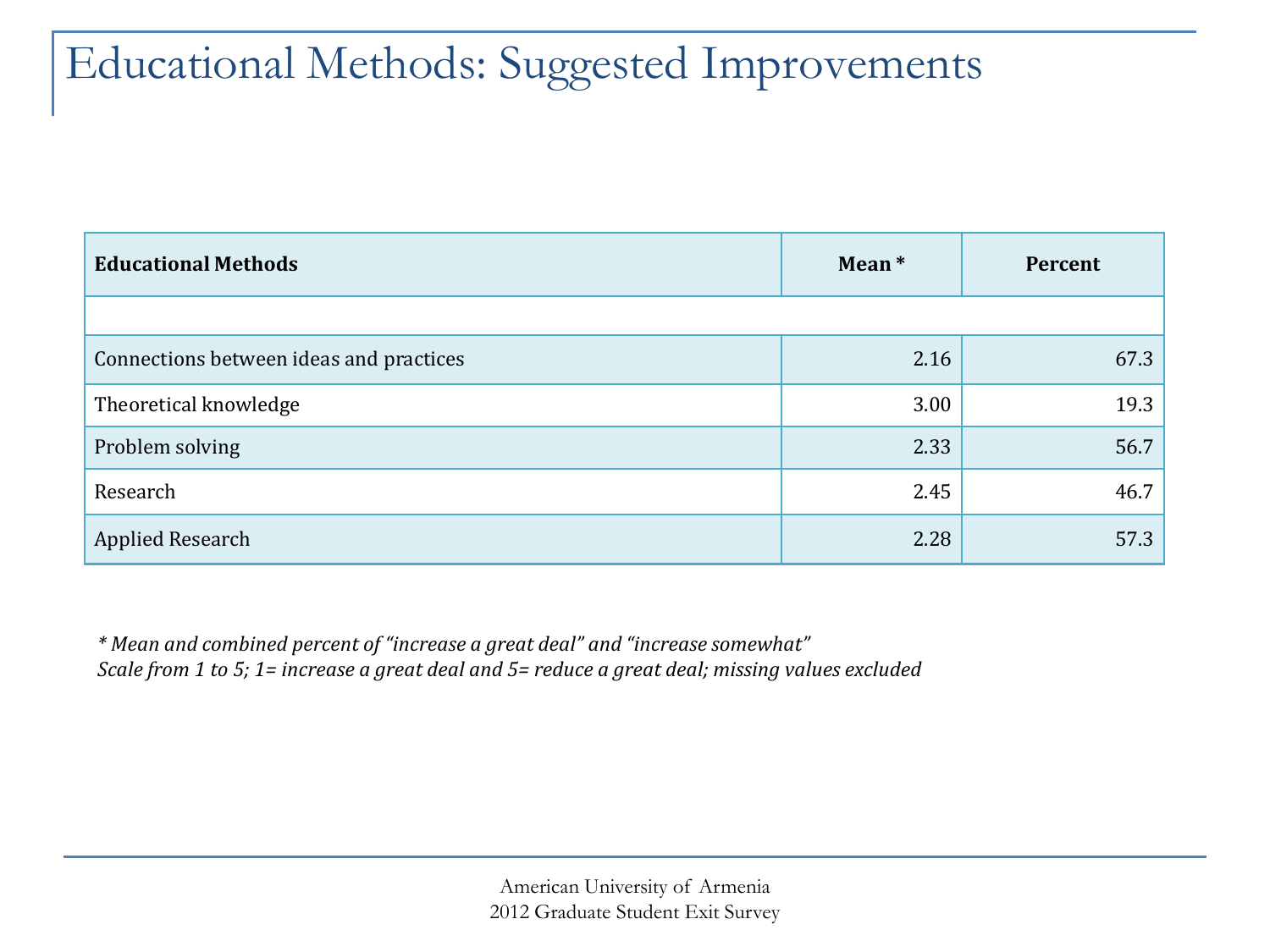### Overall Experience in Academic Program

#### **Overall Experience in Academic Program %**



| Year | University-wide* |                |  |
|------|------------------|----------------|--|
|      | Mean             | <b>Percent</b> |  |
|      |                  |                |  |
| 2006 | 2.13             | 71.2           |  |
| 2007 | 2.21             | 64.3           |  |
| 2008 | 1.93             | 83.0           |  |
| 2009 | 2.00             | 81.0           |  |
| 2010 | 2.19             | 69.8           |  |
| 2011 | 1.95             | 81.5           |  |
| 2012 | 2.03             | 80.0           |  |

*\* Mean and combined percent of excellent and very good; Scale from 1 to 5; 1=excellent and 5=very poor, missing values excluded*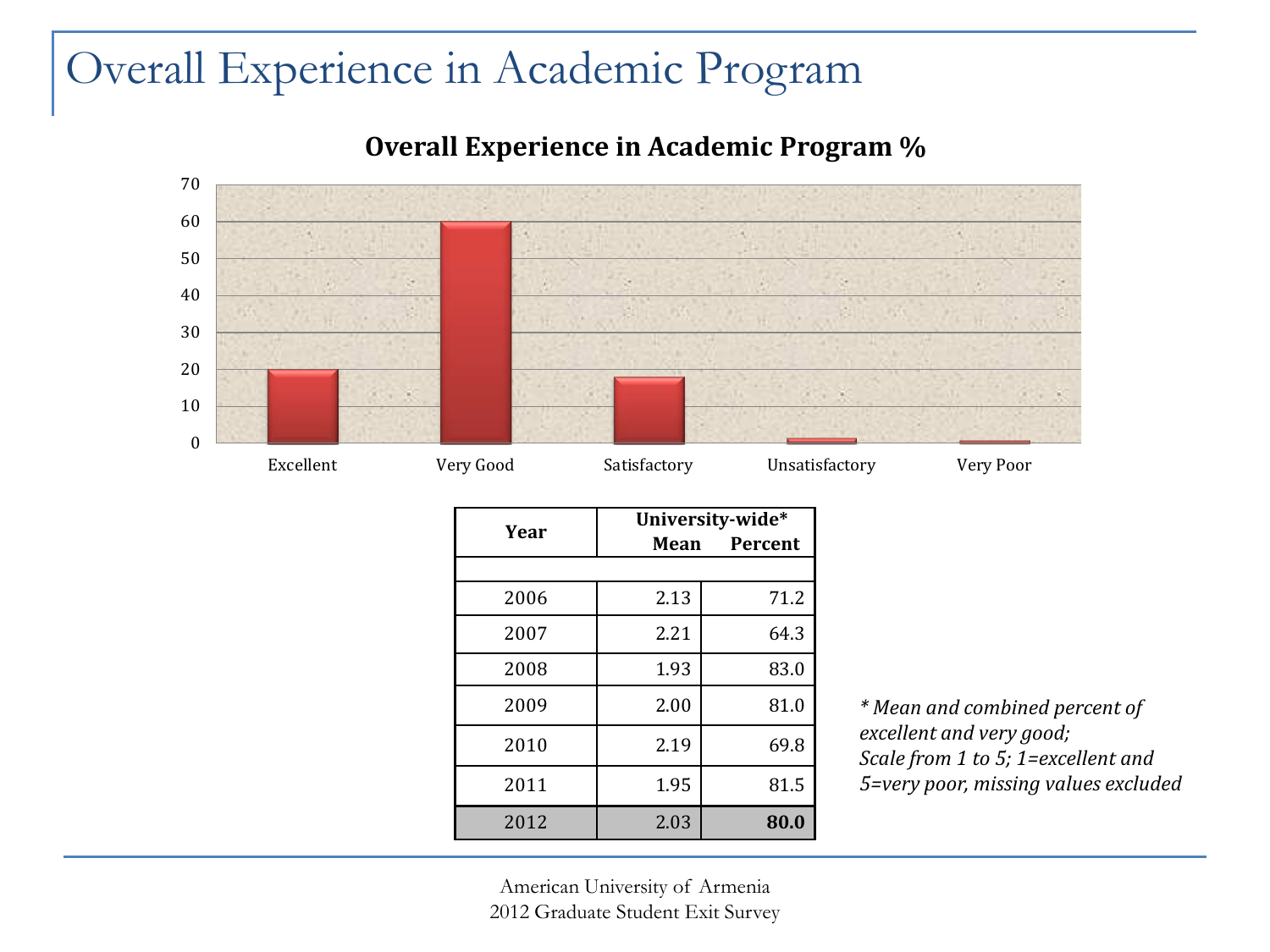|                                                                                            |      |              | University-wide* |                                                                    |      | University-wide |      |
|--------------------------------------------------------------------------------------------|------|--------------|------------------|--------------------------------------------------------------------|------|-----------------|------|
| <b>Measures</b>                                                                            | Year | Mean Percent |                  | <b>Measures</b>                                                    | Year | Mean Percent    |      |
|                                                                                            | 2006 | 2.12         | 72.1             |                                                                    | 2006 | 2.41            | 58.7 |
|                                                                                            | 2007 | 2.14         | 76.6             |                                                                    | 2007 | 2.58            | 55.2 |
|                                                                                            | 2008 | 1.88         | 89.4             | Communications about academic                                      | 2008 | 2.27            | 64.7 |
| Student advising (e.g. guidance on                                                         | 2009 | 1.88         | 88.8             | policies and procedures                                            | 2009 | 2.23            | 63.4 |
| academic requirements* thesis/essay)                                                       | 2010 | 2.23         | 72.7             |                                                                    | 2010 | 2.12            | 79.1 |
|                                                                                            |      |              |                  |                                                                    | 2011 | 2.14            | 70.6 |
|                                                                                            | 2011 | 1.87         | 88.2             |                                                                    | 2012 | 2.26            | 64.0 |
|                                                                                            | 2012 | 2.12         | 73.3             |                                                                    | 2006 | 2.29            | 68.5 |
| Adequacy of support for research (e.g.<br>research facilities such as labs and<br>centers) | 2006 | 2.77         | 50.5             | Opportunities for formal student<br>evaluations of instruction     | 2007 | 2.32            | 68.3 |
|                                                                                            | 2007 | 2.56         | 55.6             |                                                                    | 2008 | 2.04            | 79.4 |
|                                                                                            | 2008 | 2.08         | 75.0             |                                                                    | 2009 | 2.06            | 78.7 |
|                                                                                            | 2009 | 2.08         | 75.8             |                                                                    | 2010 | 2.23            | 72.1 |
|                                                                                            | 2010 | 2.11         | 77.3             |                                                                    | 2011 | 1.98            | 79.8 |
|                                                                                            | 2011 | 1.95         | 82.6             |                                                                    | 2012 | 2.13            | 72.7 |
|                                                                                            | 2012 |              |                  | Career and/or further study<br>advising and planning by faculty ** | 2012 | 2.67            | 40.7 |
|                                                                                            |      | 2.24         | 64.7             |                                                                    |      |                 |      |
|                                                                                            | 2006 | 2.72         | 46.8             |                                                                    | 2006 | 2.05            | 79.1 |
|                                                                                            | 2007 | 2.60         | 53.2             |                                                                    | 2007 | 2.03            | 80.0 |
| Opportunity for research experience or<br>practical skills application                     | 2008 | 2.24         | 65.0             | Support of staff in the degree                                     | 2008 | 1.84            | 90.3 |
|                                                                                            | 2009 | 2.50         | 52.1             |                                                                    | 2009 | 1.82            | 90.4 |
|                                                                                            | 2010 | 2.20         | 68.2             | program                                                            | 2010 | 1.89            | 86.4 |
|                                                                                            | 2011 | 2.10         | 76.9             |                                                                    | 2011 | 1.80            | 90.7 |
|                                                                                            | 2012 | 2.47         | 54.0             |                                                                    | 2012 | 2.14            | 72.7 |

# Support in the Degree Program

*\*Mean and combined percent of very satisfied and satisfied; Scale from 1 to 5; 1=very satisfied and 5=very dissatisfied; missing values excluded \*\* Question added in 2012 to differentiate between support provided by faculty in the degree program and support provided by the ACDO.*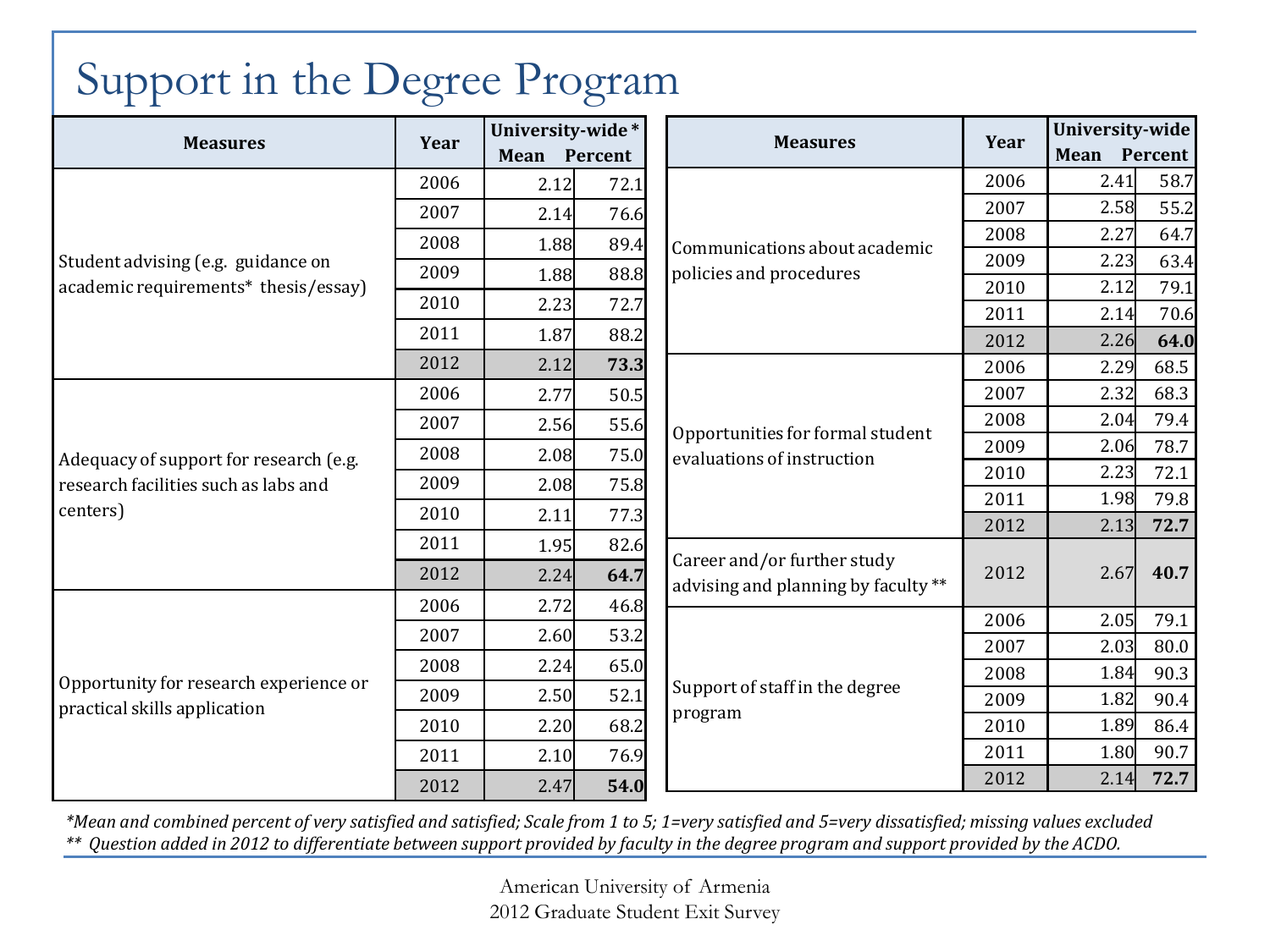# University Services

| <b>Measures</b>          | Year | University-wide* |         |
|--------------------------|------|------------------|---------|
|                          |      | Mean             | Percent |
|                          | 2006 | 2.23             | 71.2    |
|                          | 2007 | 2.25             | 73.0    |
|                          | 2008 | 2.28             | 68.6    |
| Classroom facilities and | 2009 | 1.60             | 94.9    |
| equipment                | 2010 | 1.39             | 100.0   |
|                          | 2011 | 1.32             | 97.4    |
|                          | 2012 | 1.46             | 96.0    |
|                          | 2006 | 2.93             | 44.1    |
|                          | 2007 | 2.72             | 52.8    |
|                          | 2008 | 2.12             | 79.8    |
| Computer resources       | 2009 | 1.98             | 77.8    |
|                          | 2010 | 2.16             | 68.2    |
|                          | 2011 | 1.70             | 85.7    |
|                          | 2012 | 1.96             | 79.3    |
|                          | 2006 | 2.79             | 48.6    |
|                          | 2007 | 2.81             | 38.1    |
|                          | 2008 | 2.43             | 60.6    |
|                          | 2009 | 2.00             | 54.1    |
| Food services            | 2010 | 2.62             | 50.0    |
|                          | 2011 | 2.35             | 60.4    |
|                          | 2012 | 2.22             | 67.3    |

| <b>Measures</b>                                                   | Year | University-wide |         |  |
|-------------------------------------------------------------------|------|-----------------|---------|--|
|                                                                   |      | <b>Mean</b>     | Percent |  |
|                                                                   | 2006 | 2.63            | 53.6    |  |
|                                                                   | 2007 | 2.22            | 74.0    |  |
|                                                                   | 2008 | 1.94            | 82.7    |  |
| Library resources in your field of<br>study                       | 2009 | 1.83            | 88.9    |  |
|                                                                   | 2010 | 1.91            | 83.7    |  |
|                                                                   | 2011 | 1.65            | 87.2    |  |
|                                                                   | 2012 | 1.88            | 80.0    |  |
| Library support services **                                       | 2012 | 1.73            | 88.7    |  |
|                                                                   | 2006 | 2.18            | 68.5    |  |
|                                                                   | 2007 | 2.15            | 74.0    |  |
|                                                                   | 2008 | 2.05            | 79.0    |  |
| Services provided by Room 19<br>(Student Academic Affairs Office) | 2009 | 2.09            | 73.7    |  |
|                                                                   | 2010 | 1.67            | 93.0    |  |
|                                                                   | 2011 | 1.84            | 80.4    |  |
|                                                                   | 2012 | 1.90            | 80.7    |  |
|                                                                   | 2006 | 2.40            | 57.3    |  |
|                                                                   | 2007 | 2.20            | 65.1    |  |
|                                                                   | 2008 | 1.95            | 72.8    |  |
| Financial aid services -<br>scholarships* loans* work study       | 2009 | 2.00            | 70.4    |  |
|                                                                   | 2010 | 2.28            | 60.0    |  |
|                                                                   | 2011 | 1.96            | 70.1    |  |
|                                                                   | 2012 | 2.03            | 69.1    |  |

*\*Mean and combined percent of very satisfied and satisfied; Scale from 1 to 5; 1=very satisfied and 5=very dissatisfied; missing values excluded*

*\*\* Question added in 2012*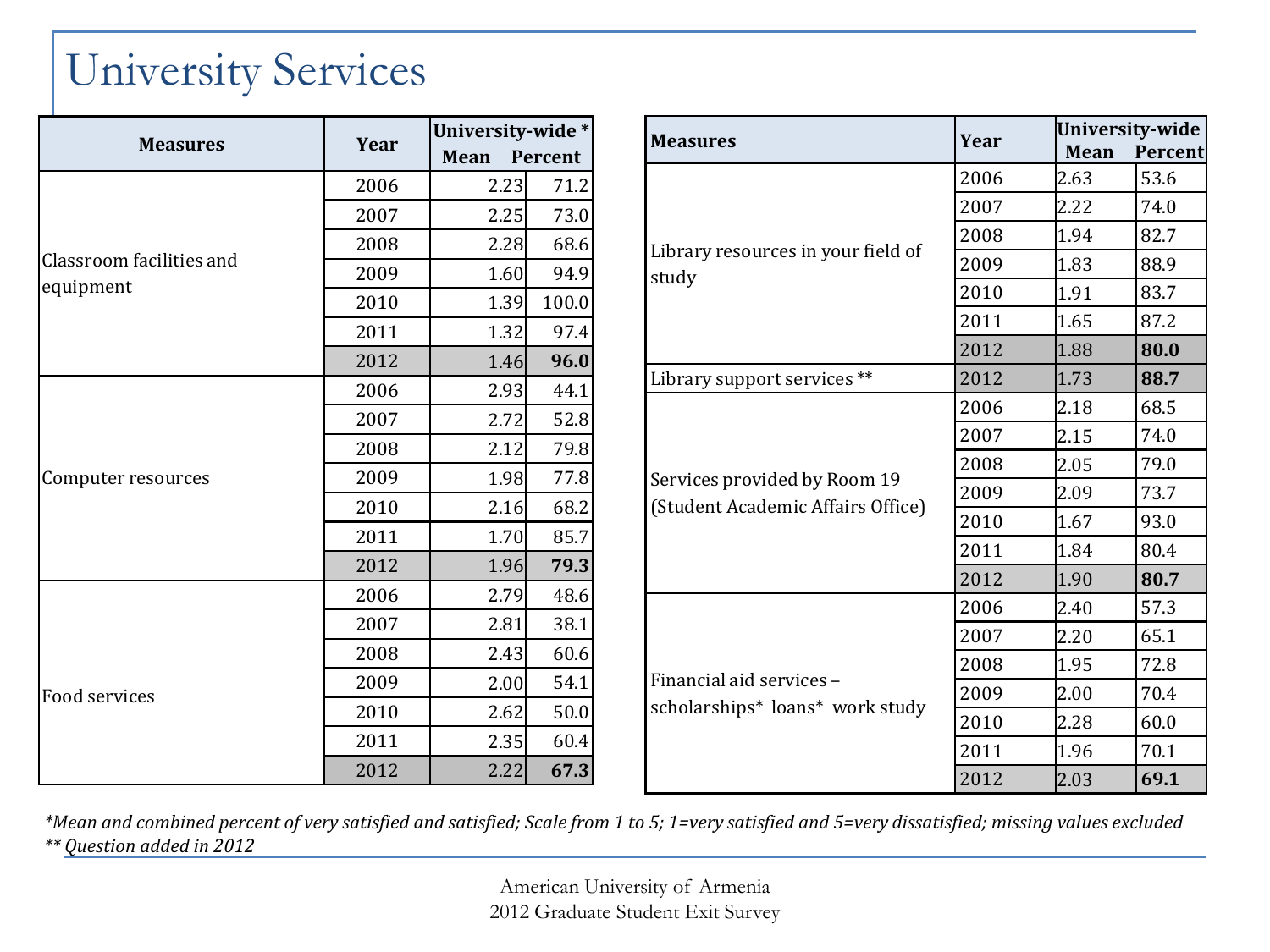# University Services (cont'd)

|                                                                      |           |      | University-wide* |
|----------------------------------------------------------------------|-----------|------|------------------|
| <b>Measures</b>                                                      | Year      | Mean | Percent          |
|                                                                      | 2006      | 2.50 | 50.5             |
|                                                                      | 2007      | 2.52 | 53.2             |
|                                                                      | 2008      | 2.36 | 61.0             |
| Advising for students on policies and rights and<br>responsibilities | 2009      | 2.20 | 67.7             |
|                                                                      | 2010      | 2.31 | 64.3             |
|                                                                      | 2011      | 2.15 | 67.2             |
|                                                                      | 2012      | 2.12 | 70.0             |
|                                                                      | 2006      | 2.87 | 47.7             |
| Career advising and planning (omitted in 2009 and 2010) **           | 2007      | 2.69 | 43.7             |
|                                                                      | 2008      | 2.50 | 49.5             |
|                                                                      | 2009-2010 |      |                  |
|                                                                      | 2011      | 2.39 | 54.0             |
| Career advising and planning by ACDO ***                             | 2012      | 2.24 | 62.7             |

*\* Mean and combined percent of very satisfied and satisfied; Scale of 1 to 5; 1=very satisfied and 5=very dissatisfied; missing values excluded*

*\* \*Question removed in 2012 to differentiate between support provided by faculty in the degree program and support provided by the ACDO. \*\* \*Question added in 2012 to differentiate between support provided by faculty in the degree program and support provided by the ACDO.*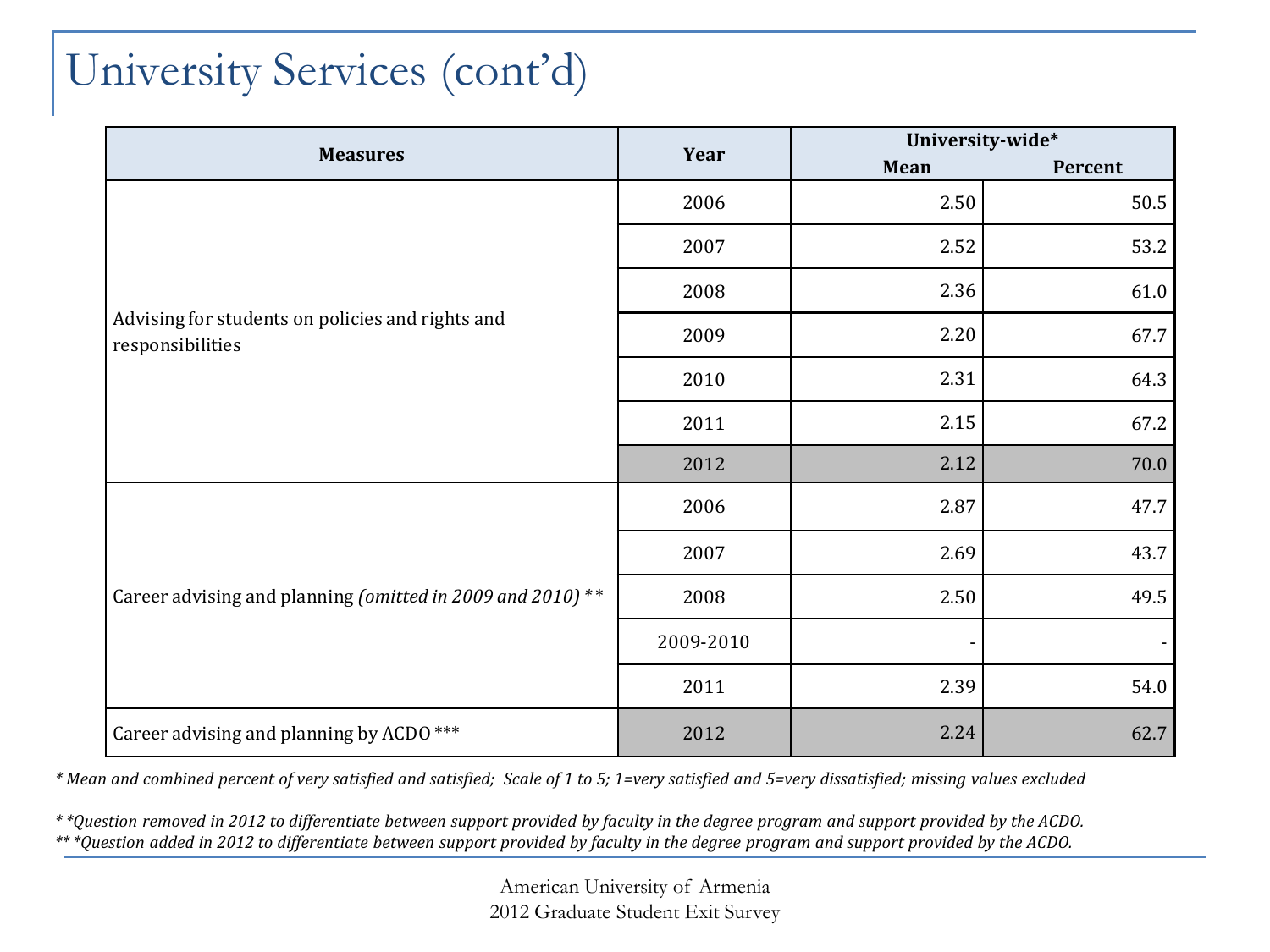# Graduate Education's Contribution to Students' Development

| How much did your graduate education at AUA contribute to your development in the following areas? | Mean* |
|----------------------------------------------------------------------------------------------------|-------|
|                                                                                                    |       |
| Making presentations to forums typical of your field of study                                      | 5.36  |
| Ability to function as part of a team                                                              | 5.28  |
| Ability to plan and carry out projects independently                                               | 5.23  |
| Ability to solve analytical problems                                                               | 5.18  |
| Ability to critically analyze ideas and information                                                | 5.17  |
| Applying scientific methods of inquiry                                                             | 4.91  |
| English Speaking skills                                                                            | 4.91  |
| English Writing skills                                                                             | 4.86  |
| Ability to lead and guide others                                                                   | 4.81  |
| Presenting papers at conferences/seminars                                                          | 4.80  |
| Speaking skills                                                                                    | 4.76  |
| <b>Writing skills</b>                                                                              | 4.75  |
| Network with others in the field                                                                   | 4.69  |
| Computer skills                                                                                    | 4.19  |
| Submitting papers for publication                                                                  | 4.18  |

*\* Scale from 1 to 7; 1=not at all, 7=tremendously; missing values excluded*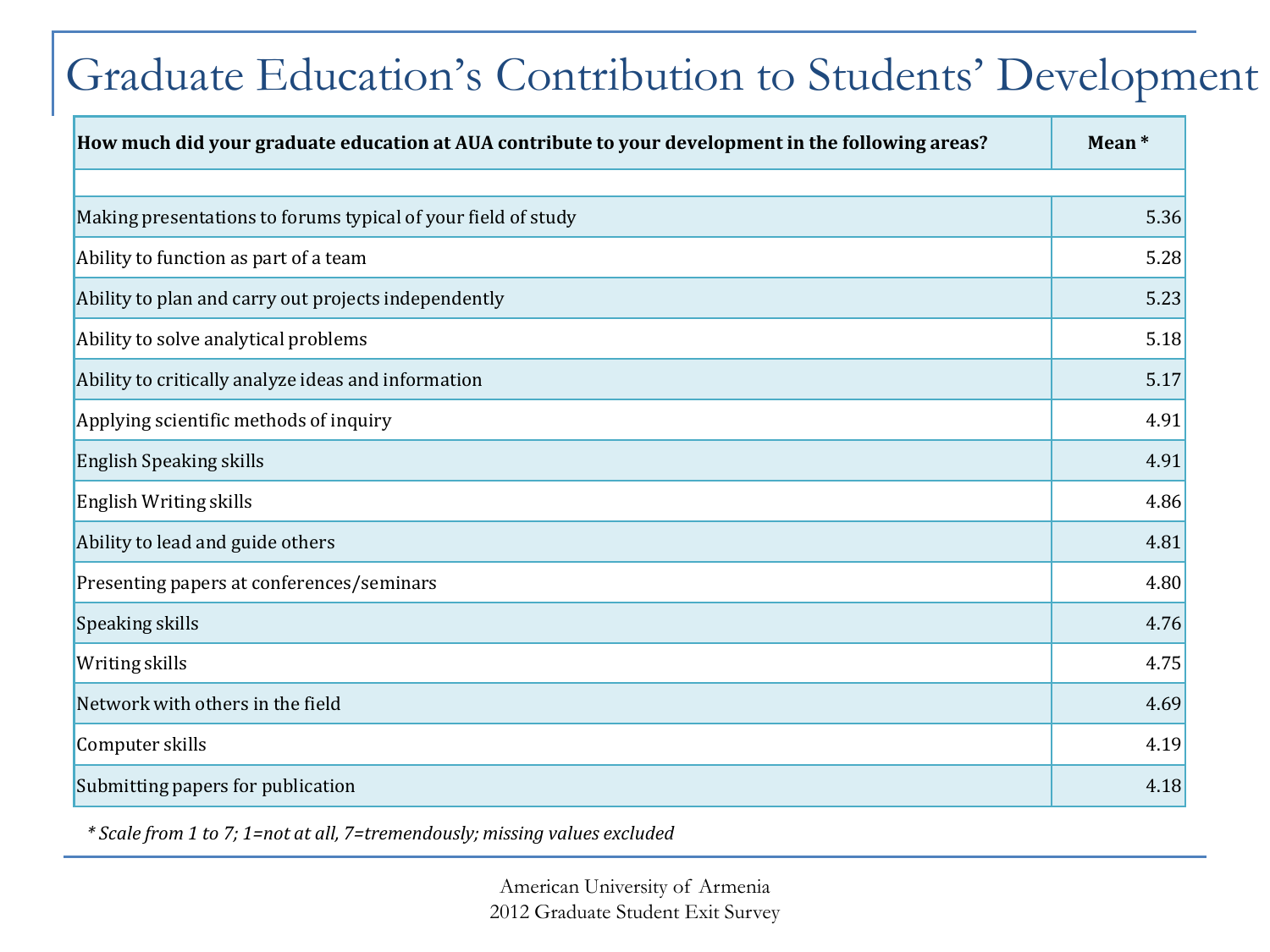# Positive Highlights and Suggestions for Improvements

| What are the three things you liked most about AUA? *                                 |    |  |
|---------------------------------------------------------------------------------------|----|--|
|                                                                                       |    |  |
| Atmosphere/community/environment/culture                                              | 55 |  |
| <b>Facilities and equipment</b>                                                       | 48 |  |
| <b>Faculty/supervisor</b>                                                             | 42 |  |
| Teaching methodologies and assignments                                                | 35 |  |
| Quality of education/western teaching style                                           | 27 |  |
| Relationship with faculty/student-centered approach                                   | 27 |  |
| My program/(challenging) classes/courses                                              | 24 |  |
| Classmates/peers/friends                                                              | 19 |  |
| Practicability/relevance of the knowledge received                                    | 15 |  |
| Academic freedom/excellence/independence/values                                       | 14 |  |
| Staff                                                                                 | 14 |  |
| Library resources, (free) books, web-based tools                                      | 14 |  |
| Teamwork/group projects                                                               | 12 |  |
| Fairness/ethics/equity                                                                | 11 |  |
| Organizational management (deadlines, discipline,<br>democracy, evaluation, schedule) | 11 |  |

*\*Open-ended question; Responses recoded* 

| N  |
|----|
|    |
| 56 |
| 40 |
| 36 |
| 30 |
| 25 |
| 18 |
| 17 |
| 15 |
| 15 |
| 12 |
| 12 |
| 11 |
| 11 |
| 11 |
|    |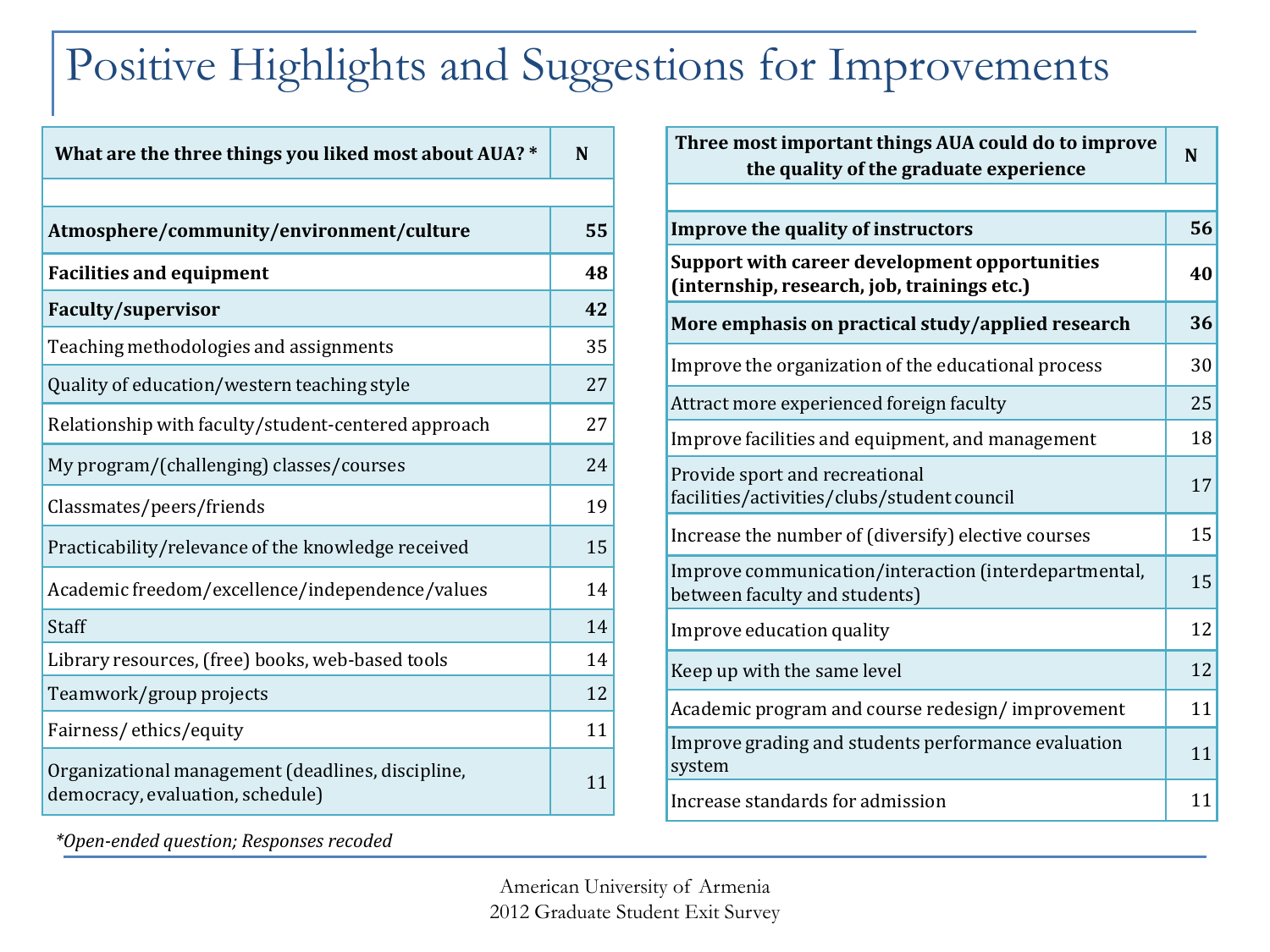# Differences Between AUA and Other Universities and Colleges in Armenia

| Three most important differences between AUA and other universities and colleges in Armenia *     |    |  |
|---------------------------------------------------------------------------------------------------|----|--|
|                                                                                                   |    |  |
| Fairness/ethics/equity                                                                            | 45 |  |
| <b>Teaching methodologies and assignments</b>                                                     | 42 |  |
| (Higher) quality of education/western teaching style                                              | 38 |  |
| (Qualified) faculty and support                                                                   | 37 |  |
| Facilities and equipment, library, internet, web-based tools                                      | 32 |  |
| Communication and interaction between faculty and students/ student-centered approach             | 30 |  |
| Atmosphere/community/environment/culture                                                          | 30 |  |
| Practicability/relevance of the knowledge received                                                | 20 |  |
| Leadership and organizational management (deadlines, discipline, democracy, evaluation, schedule) | 19 |  |
| English-speaking environment                                                                      | 13 |  |
| Academic freedom/excellence/independence/values                                                   | 13 |  |
| Networking and professional development opportunities                                             | 12 |  |
| Classmates/peers/friends                                                                          | 11 |  |

*\* Open-ended question; Responses recoded*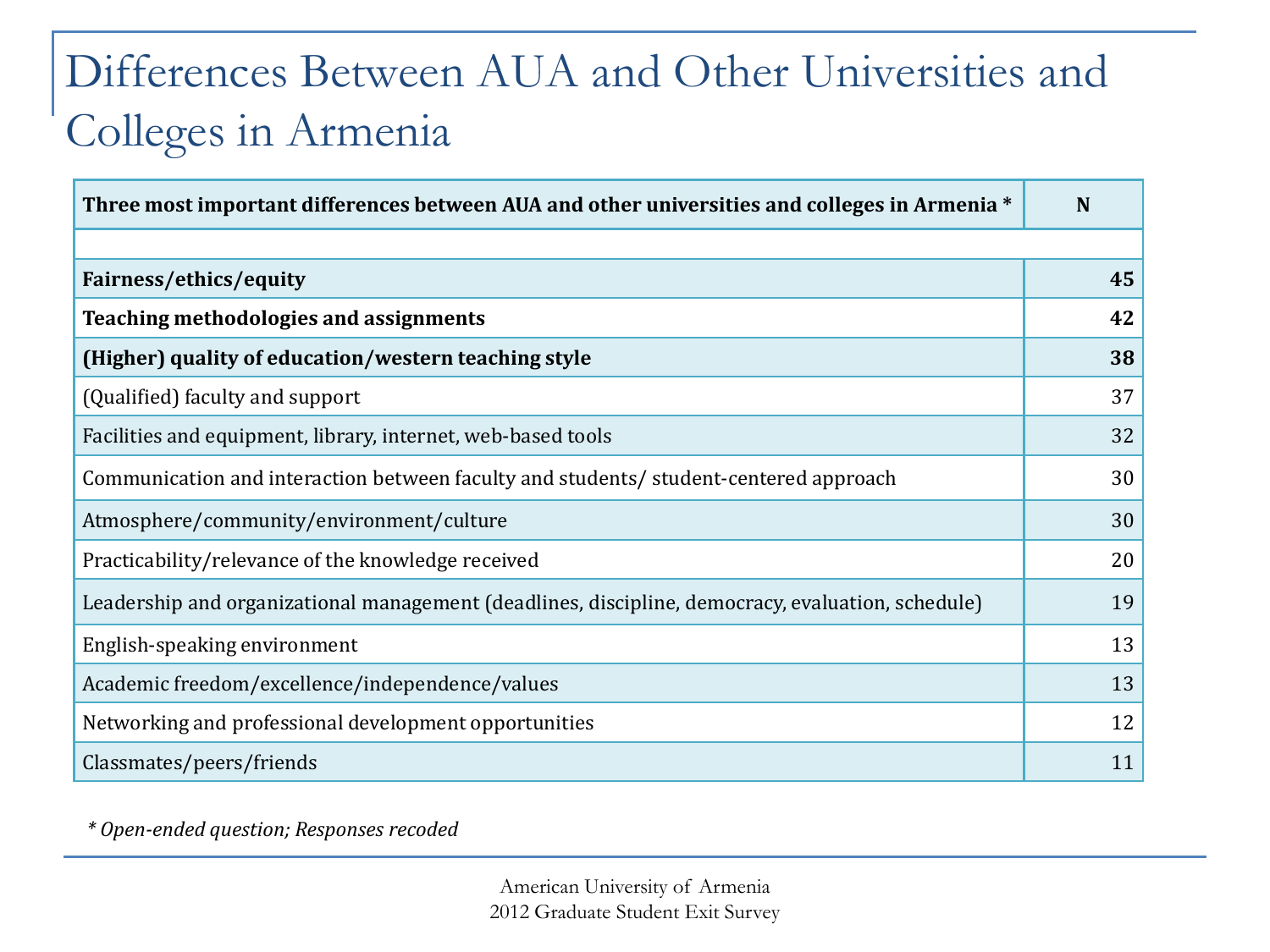# **Extension Program**

| Have you ever participated in AUA Extension Program courses? |           |         |               |  |  |
|--------------------------------------------------------------|-----------|---------|---------------|--|--|
|                                                              | Frequency | Percent | Valid Percent |  |  |
| Yes                                                          | 40        | 26.7    | 26.8          |  |  |
| N <sub>o</sub>                                               | 109       | 72.7    | 73.2          |  |  |
| <b>Total</b>                                                 | 149       | 99.3    | 100.0         |  |  |
| Missing values                                               |           | .7      |               |  |  |
| <b>TOTAL</b>                                                 | 150       | 100.0   |               |  |  |

#### **Check up to three courses in which you would enroll if offered by AUA Extension Program**

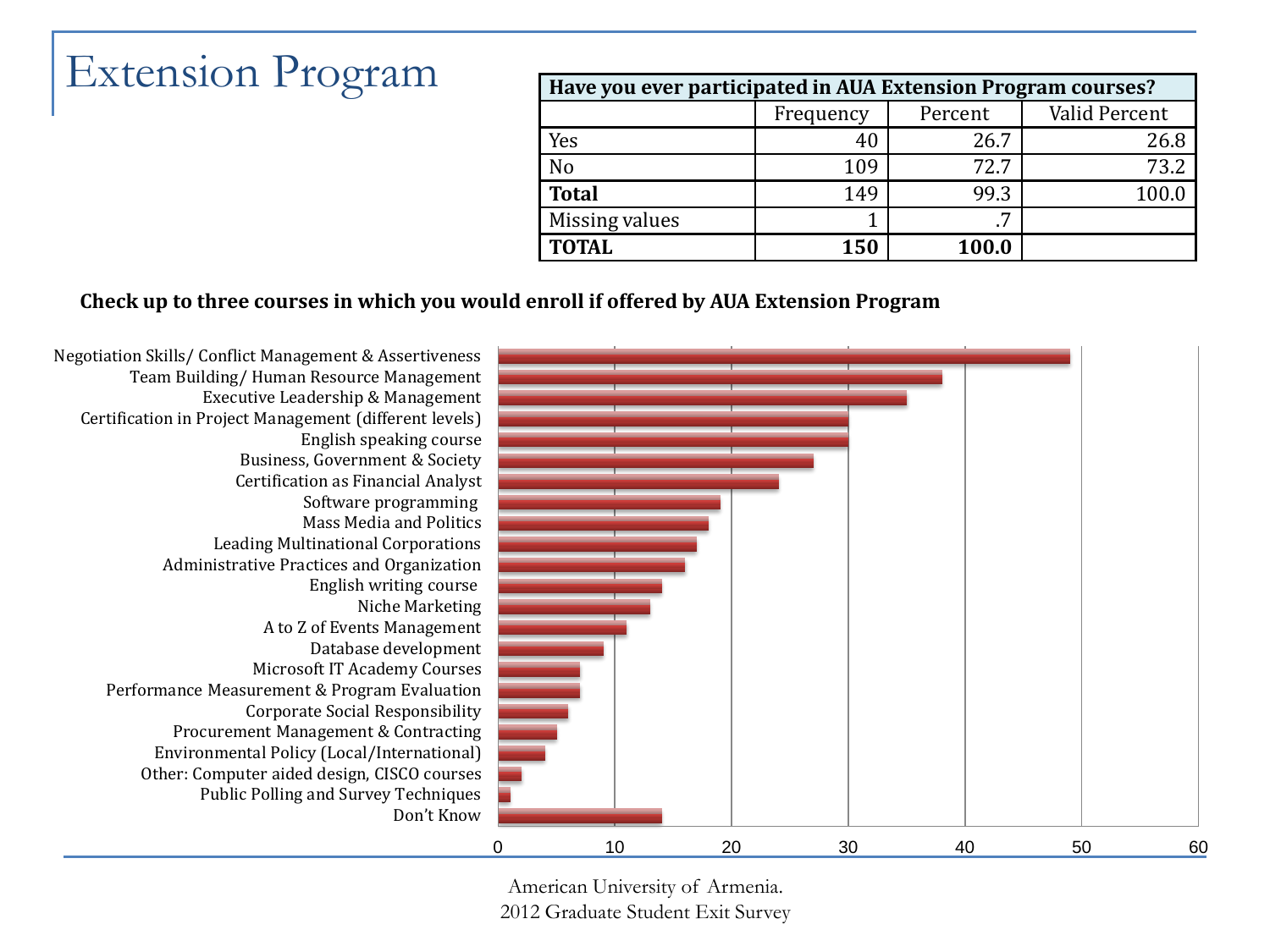# Employment and Future Education Plans

| What are your immediate employment/education plans? N(%)             |                |            |               |          |         |               |              |  |  |  |  |  |  |
|----------------------------------------------------------------------|----------------|------------|---------------|----------|---------|---------------|--------------|--|--|--|--|--|--|
|                                                                      | <b>ME IESM</b> | <b>MBA</b> | <b>MAPSIA</b> | LL.M.    | MS CIS  | <b>MATEFL</b> | <b>TOTAL</b> |  |  |  |  |  |  |
| I am currently employed and am not<br>seeking alternative employment | 5(22.7)        | 13(27.6)   | 3(12.0)       | 6(24.0)  | 4(26.7) | 2(12.5)       | 33 (22%)     |  |  |  |  |  |  |
| I am currently employed but am<br>seeking alternative employment     | 6(27.3)        | 18(38.3)   | 6(24.0)       | 11(44.0) | 4(26.7) | 6(37.5)       | 51 (34%)     |  |  |  |  |  |  |
| I am unemployed and seeking<br>employment                            | 8(36.4)        | 15(32.0)   | 13(52.0)      | 6(24.0)  | 4(26.7) | 8(50.0)       | 54 (36%)     |  |  |  |  |  |  |
| I am unemployed but not seeking<br>employment                        |                |            | 1(4.0)        |          |         |               | 1(.7%)       |  |  |  |  |  |  |
| I will be / am continuing my<br>graduate education                   | 3(13.6)        | 1(2.1)     | 2(8.0)        | 2(8.0)   | 3(20.0) |               | $11(7.3\%)$  |  |  |  |  |  |  |
| <b>TOTAL</b>                                                         | 22             | 47         | 25            | 25       | 15      | 16            | 150          |  |  |  |  |  |  |

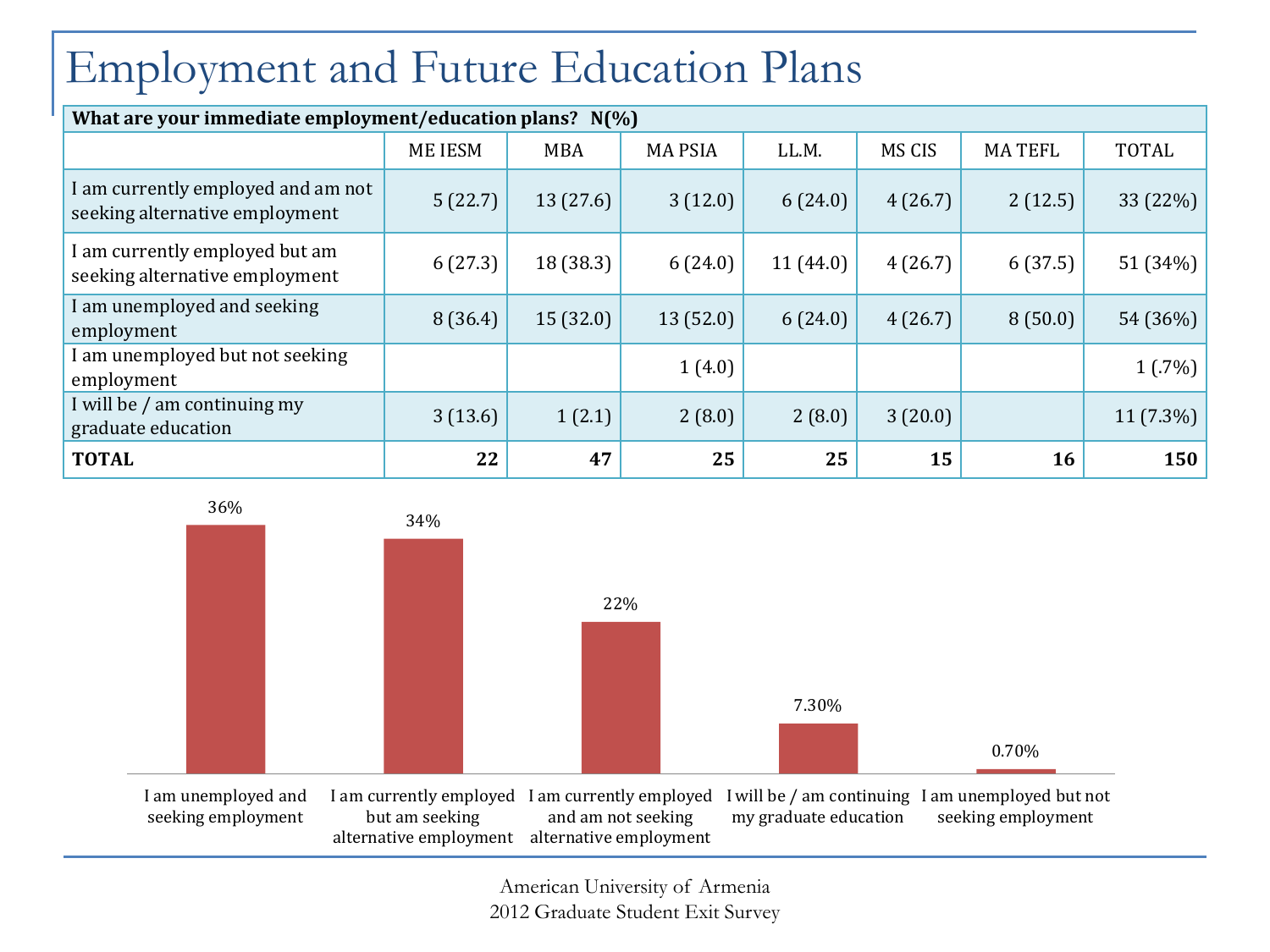### Employment and Future Education Plans

| If you are seeking employment, which BEST describes your potential employer? N(%) |               |            |                |          |          |               |              |  |  |  |  |
|-----------------------------------------------------------------------------------|---------------|------------|----------------|----------|----------|---------------|--------------|--|--|--|--|
|                                                                                   | <b>MEIESM</b> | <b>MBA</b> | <b>MA PSIA</b> | LL.M.    | MS CIS   | <b>MATEFL</b> | <b>TOTAL</b> |  |  |  |  |
| Government (RoA or foreign) or<br>other public institution, agency, body          | 3(13.6)       | 2(4.2)     | 14(58.3)       | 10(41.7) |          | 8(50.0)       | 37(25.0)     |  |  |  |  |
| Private for-profit corporation/<br>company/group practice                         | 11(50.0)      | 29(61.7)   | 6(25.0)        | 9(37.5)  | 10(66.7) | 5(31.25)      | 70 (46.7)    |  |  |  |  |
| Private non-profit organization                                                   | 3(13.6)       | 2(4.2)     | 4(16.7)        |          |          | 3(18.75)      | 12(8.0)      |  |  |  |  |
| Self-employment: own business                                                     | 5(22.7)       | 14 (29.8)  |                | 5(20.8)  | 5(33.3)  |               | 29(19.3)     |  |  |  |  |
| <b>TOTAL</b>                                                                      | 22            | 47         | 24             | 24       | 15       | 16            | 148          |  |  |  |  |

#### **Potential Employment by Gender %**



#### Male Female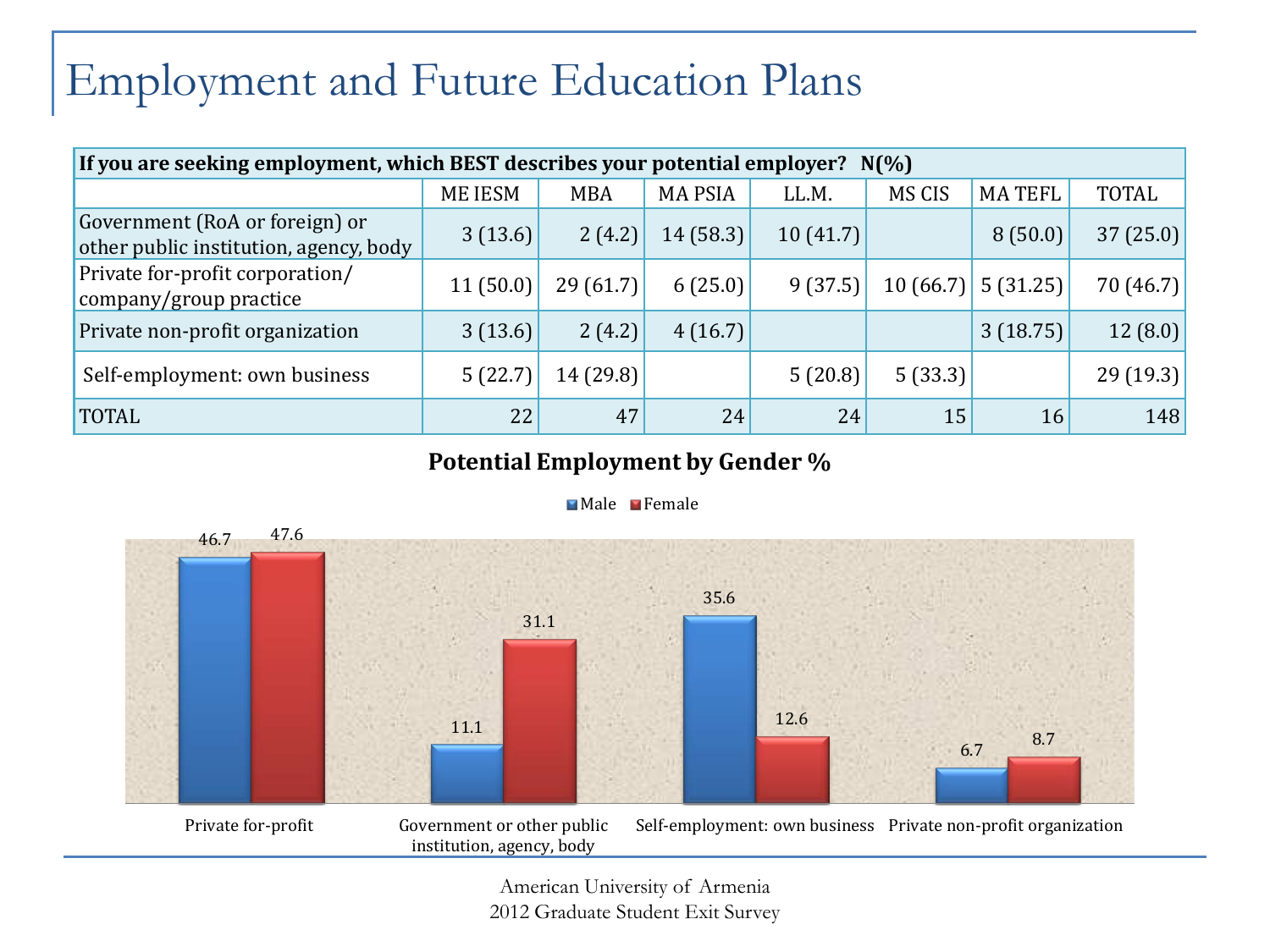# Employment and Future Employment Plans

#### **Current/ Potential Industry of Employment (%)**